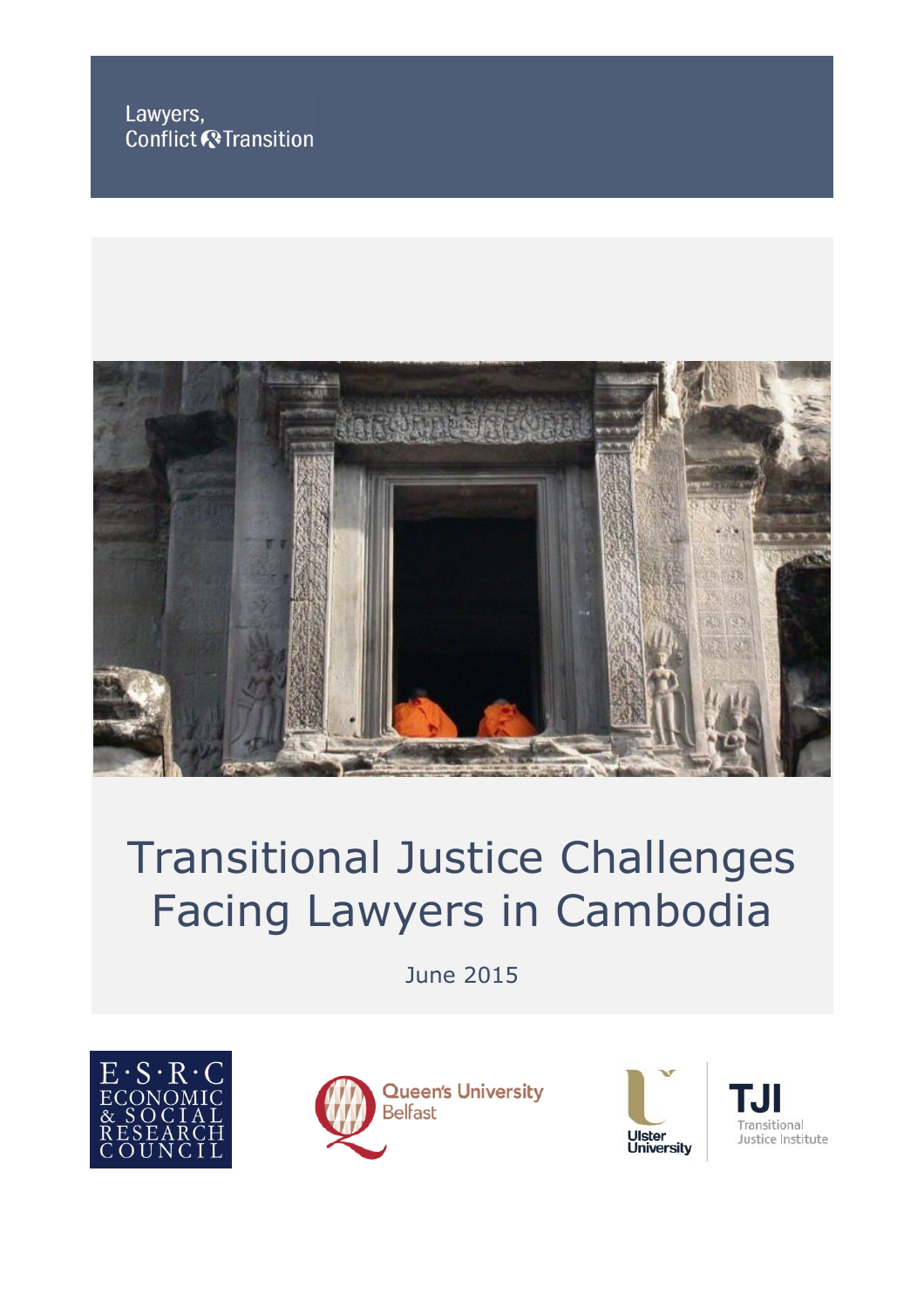# **TRANSITIONAL JUSTICE CHALLENGES FACING LAWYERS IN CAMBODIA**

# **Contents**

| I. THE TRANSITION FROM THE KHMER ROUGE REGIME  1                               |  |
|--------------------------------------------------------------------------------|--|
| Challenge 1: Trauma and the issue of Victim / Witness Support and Protection 2 |  |
|                                                                                |  |
|                                                                                |  |
|                                                                                |  |
|                                                                                |  |
|                                                                                |  |
|                                                                                |  |
|                                                                                |  |
| Challenge 7: Restrictions on Access to Justice and Lack of Legal Aid  13       |  |
|                                                                                |  |
|                                                                                |  |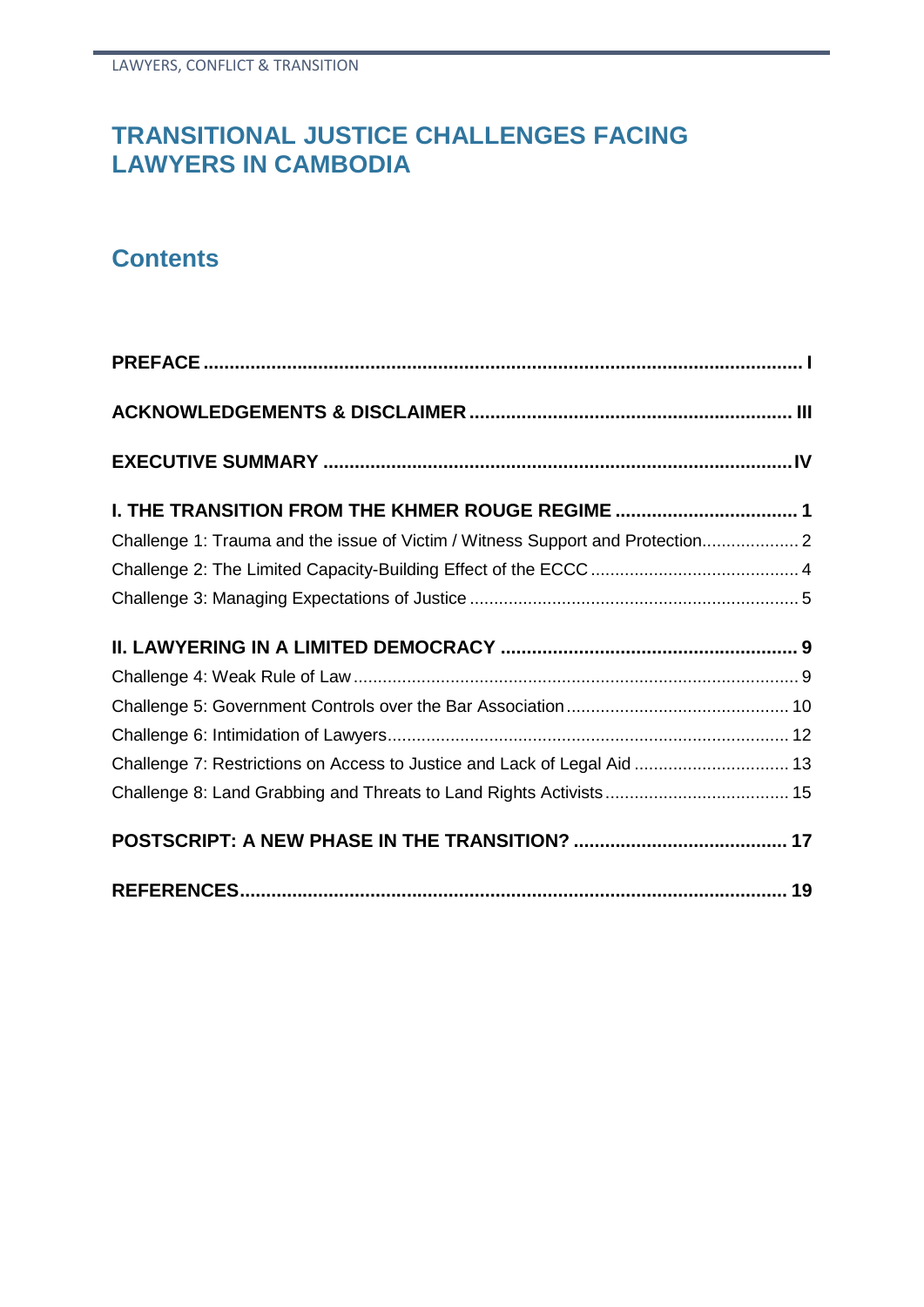## **Preface**

This report was commissioned as part of the *Lawyers, Conflict & Transition* project – a three-year initiative funded by the Economic & Social Research Council.

The wider project explores the role of lawyers during conflicts, dictatorships and political transitions. Despite the centrality of the rule of law to the contemporary theory and practice of transitional justice, there is little emphasis in the relevant literature on the role of lawyers outside the courts – or indeed as 'real people' at work in the system.

Drawing on six key case studies (Cambodia, Chile, Israel, Palestine, Tunisia and South Africa) we set out to establish a comparative and thematic framework for lawyering at historic stages in conflicted and transitional societies. Taking a holistic approach to the role and function of law and lawyers, the project is intended as a bridgehead between transitional justice and the sociology of the legal professions.

Project staff members are based at the School of Law, Queen's University Belfast, and the Transitional Justice Institute, Ulster University.

This project has at its core a 'real-world' dimension and seeks to make a difference both to theory and practice. In addition to academic outputs, we were determined to produce a body of work that will assist the societies we have researched. We were also conscious from the outset that academic fieldworkers are sometimes guilty of 'parachuting in' and then moving on, with little demonstrable benefit for participants. As part of our ethics policy we thus developed this series of practiceorientated reports, specifically tailored for each jurisdiction under scrutiny, as well as briefing papers for international audiences.

The individuals interviewed for the wider project (more than 120) were each invited to suggest research topics and themes that are of direct relevance to them and the organisations and networks with whom they work. The core team sifted and analysed these suggestions and commissioned two key reports per jurisdiction. In some instances the work was completed in-house; in other cases we drew on the resources and talents of our international consultants.

The reports are designed to be of immediate value to practitioners and as such we have sought to avoid complex academic terminology and language. We have made the texts available in English and relevant local languages.

The anticipated readership mirrors the diverse range of interviewees with whom we engaged:

- o National and international legal professionals (including cause / struggle lawyers and state lawyers)
- o Scholars interested in the role of lawyers as political and social actors (with a particular focus on transitional justice)
- o Government officials
- o International policymakers
- o Civil society activists
- o Journalists and other commentators

The entire series will be made available on our website (www.lawyersconflictandtransition.org) and will be circulated via our various networks and twitter account (@lawyers\_TJ).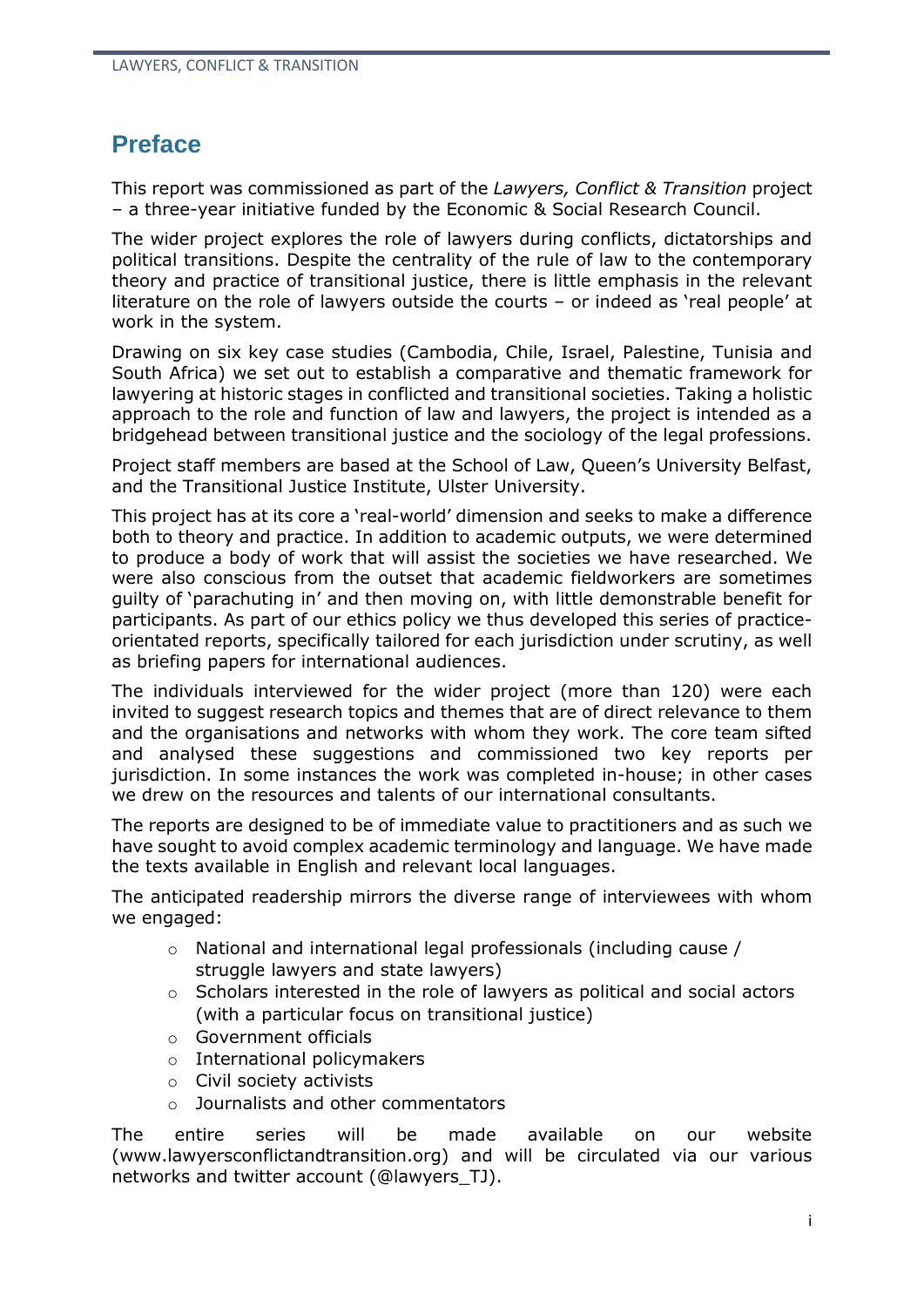We hope that you will enjoy reading this report and encourage you to disseminate it amongst your networks.

For further information about the wider project please feel free to contact us at:

[www.lawyersconflictandtransition.org/contact](http://www.lawyersconflictandtransition.org/contact)

--------------------------------

Kieran McEvoy PhD Director, *Lawyers, Conflict and Transition* Project

June 2015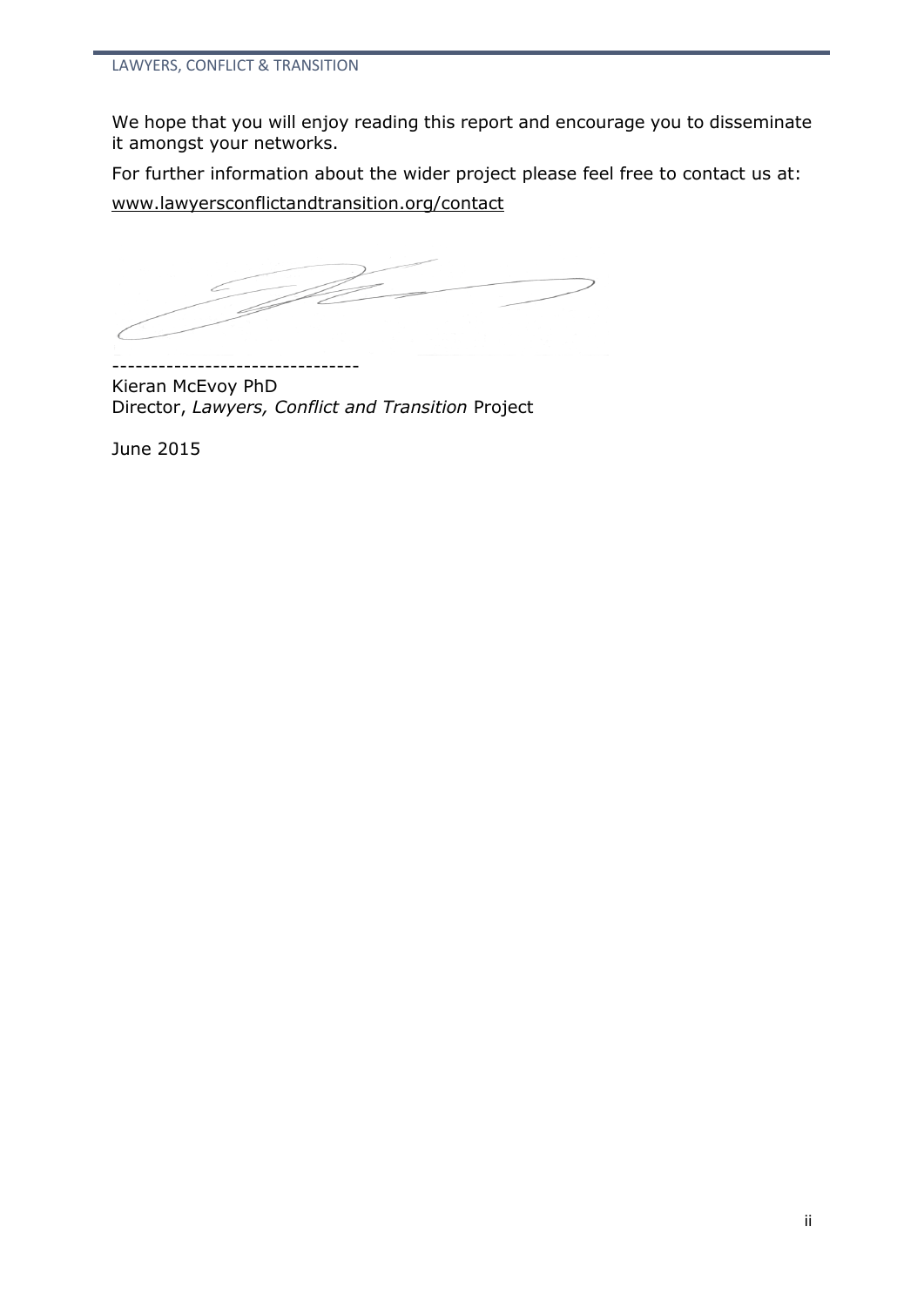# **Acknowledgements & Disclaimer**

This report was prepared by Alex Batesmith, in association with the *Lawyers, Conflict and Transition* project. Alex is a Manchester-based barrister and mediator with twenty years' practical legal experience in national and international human rights, humanitarian and criminal law, transitional justice, conflict resolution and rule of law issues. He spent five years as an international prosecutor for the United Nations in Kosovo and Cambodia and was employed as the Cambodian consultant for the *Lawyers, Conflict & Transition* project.

All views expressed, and any errors, remain the responsibility of the authors.

This report is made available free of charge. The views and opinions it contains are those of the authors, not of the Economic & Social Research Council. You may use and copy it in whole or in part for educational purposes provided that you (i) do not alter or adapt the content; (ii) use the material on a not-for-profit basis; and (iii) acknowledge the copyright owners and source in any extract from the report.

To the fullest extent permitted by law, the authors exclude all liability for your use of the report. The authors assert their moral right under the Copyright Designs and Patents Act 1988 to be identified as the authors of this work.

#### **ISBN: 9781909131286**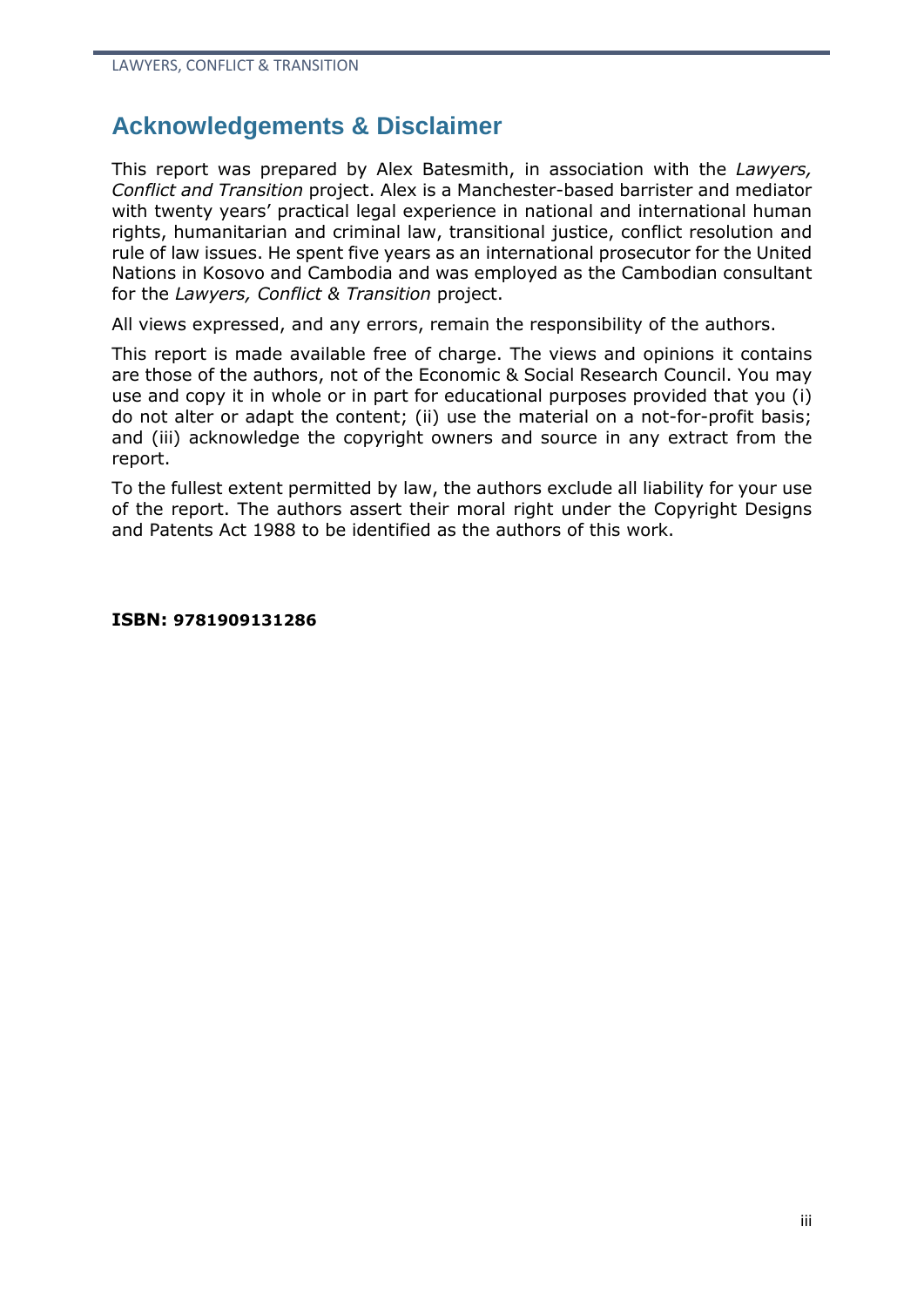## **Executive Summary**

Transitional justice refers to the process by which a society attempts to deal with mass human rights abuses, typically an event or series of events, and to make the transition not simply from the cessation of abuses but towards stability, tolerance and fairness.

In Cambodia, transitional justice is complicated by the fact that, although the Khmer Rouge atrocities of 1975-1979 have long since finished, the authorities are continuing to commit and/or condone serious ongoing human rights violations. Land grabbing, human trafficking, sexual violence and exploitation, discrimination against minorities, impunity for violence against human rights defenders, corruption in the justice system and other public institutions, and restrictions on freedom of expression and assembly have made the job of lawyers working in Cambodia even more difficult.

The object of this paper is to highlight some of the principal constraints and opportunities for lawyers in Cambodia as they go about their daily work, both inside and outside the courtroom, caused by both twin transitional justice themes of the Khmer Rouge legacy and the longstanding and continuing challenges to democracy.

Part I will examine three transitional justice challenges following the Khmer Rouge regime: the lasting impact of trauma on the victims and the problem of witness support and protection; the limited capacity-building effect of the Extraordinary Chambers in the Courts of Cambodia (the ECCC); and managing expectations of justice.

More than thirty-five years have passed since the Khmer Rouge were driven from power on 7 January 1979, only three people have been tried before the ECCC. At the time of writing the ECCC had completed only two trials since it began work in 2006, one trial to final judgment against a single accused (Kaing Guek Eav), and one further trial to first instance judgment against two separate accused (Nuon Chea and Khieu Samphan). A third trial is also underway (as of January 2015) in which Nuon Chea and Khieu Samphan will face allegations including – for the first time – genocide.

As an effective transitional justice mechanism, the ECCC has faced widespread criticisms: there have been complaints about the cost, the slow pace and the scope of the process and the limited capacity building impact upon the domestic justice system. There have also been concerns regarding protection and support of witnesses. The problems facing the ECCC and the transitional justice challenges that still persist following the Khmer Rouge regime do little to enhance the public's already low opinion of the justice system. Lawyers working in the ordinary Cambodian courts have a difficult job to convince the sceptics, but opportunities remain to advance people's understanding of the ECCC trial process (including its limitations) as well as to explain and illustrate the importance of international fair trial principles in the domestic sphere.

Part II of this paper will examine five challenges of lawyering in a limited democracy, many of which overlap, and the constraints and/or opportunities they create for lawyers today. Specifically, we will examine the persistent weak rule of law across the country; the lack of independence of the Cambodian Bar Association; intimidation of lawyers; restricted access to justice; and land grabbing. Individually, any one of these issues would present a significant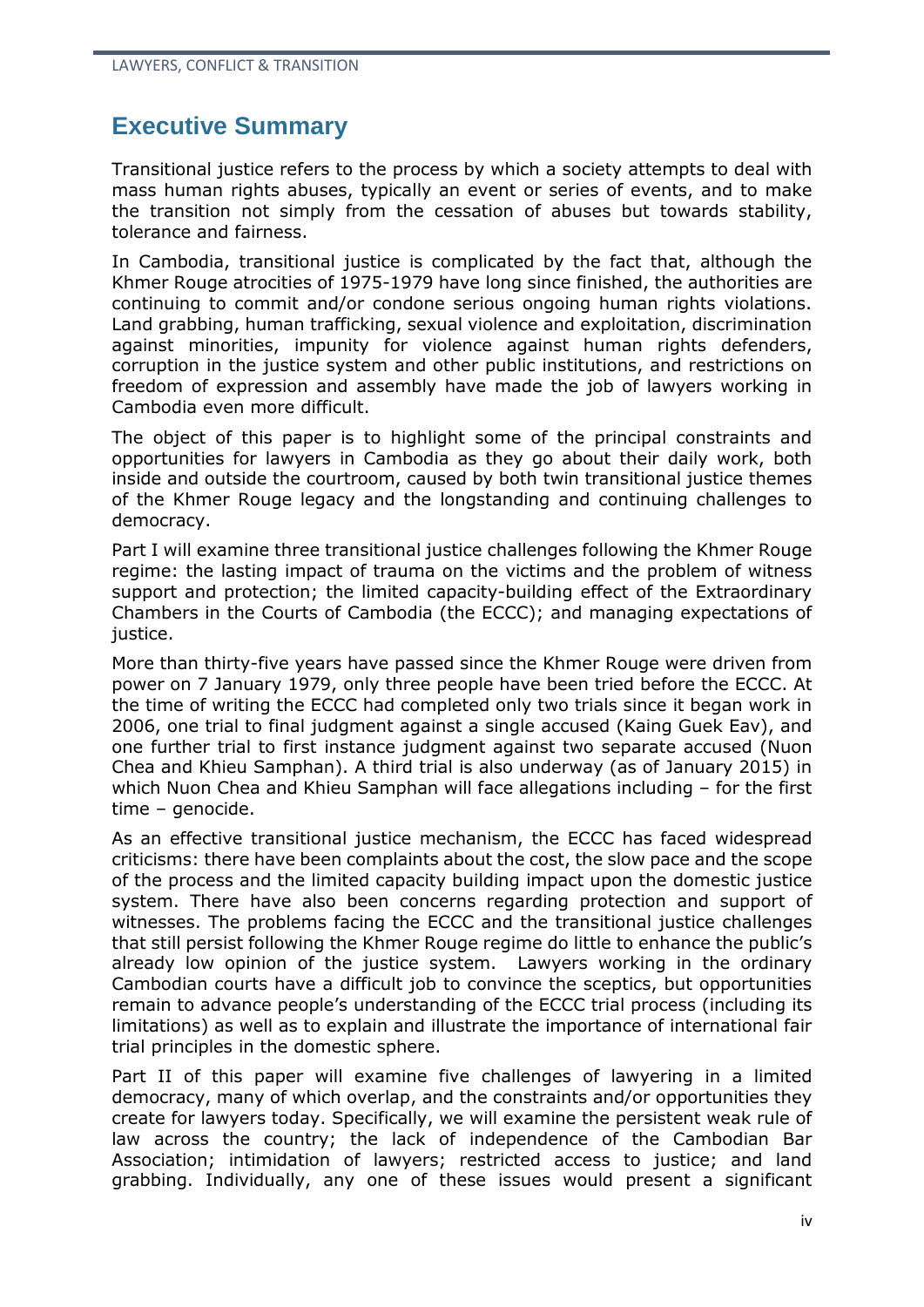challenge to lawyers. Taken together, they present tremendous difficulties to legal professionals attempting to run their practice in a fair, robust and ethical fashion.

One commentator wrote in 1993 that rebuilding the Cambodian legal system in the aftermath of the Democratic Kampuchea regime would 'require a major governmental effort in the realms of legislation and administration of justice.'<sup>1</sup> Cambodia needed a massive injection of human and financial resources, and a total redefinition of values in political ideology and legal culture. More than twenty years on from these comments, despite improvements in the country's economy and infrastructure, the poorest people in Cambodia continue to experience serious ongoing human rights violations with little or no prospect of redress.

Even before the violence following the disputed general election results of July 2013, international non-governmental organisations (NGOs) were observing that the human rights situation was deteriorating in Cambodia. Although commercial and business development continues for the wealthy and the well connected, the rights of Cambodian workers and other ordinary citizens are being eroded along with the right to protest.

The government appears persistently reluctant to undertake serious measures to bring laws, policies and practices into line with the Constitution and Cambodia's international human rights obligations – particularly when it comes to building independent legal and human rights institutions.

United Nations Special Rapporteur on Cambodia Surya Subedi remarked in his report to UN Human Rights Council in August 2013 that the Cambodian government's tolerance of criticism is decreasing. Professor Subedi also highlighted a disturbing lack of dialogue between the government and opposition parties. As he explained:

Criticism is not a crime but an exercise of freedom of conscience, an act of intelligence. These are inherent attributes of democracy. Their absence is one of the reasons why Cambodia falls short of the full liberal democracy envisaged in the Constitution of the country.<sup>2</sup>

Others have spoken of a 'sharp moral decline' in society's value system which, coupled with an absence of a culture of obedience to law, 'is affecting the functioning of all state institutions and in particular the institutions of the rule of law.'<sup>3</sup> As Part II of the report will examine, lawyers have come under increasing pressure from the government, and the space for disagreement, let alone dissent, is shrinking.

Finally, a postscript to the paper will consider the impact of the recent challenges to government authority from garment workers and opposition political parties, the violent repression of these protests, and the communication submitted to the Prosecutor of the International Criminal Court (ICC) requesting that an investigation be opened against the current Cambodian Government for allegations that the ruling elite were responsible for crimes against humanity

<sup>&</sup>lt;sup>1</sup> Dolores Donovan, 'Cambodia: Building a Legal System From Scratch' (1993) 27(2) The International Lawyer 445, 446.

 $2$  Surva Subedi 'Report of the Special Rapporteur on the Situation of Human Rights in Cambodia' (2013), United Nations Human Rights Council, 5 August, UN Doc A/HRC/24/36. <sup>3</sup> Lao Mong Hay 'Institutions for the Rule of Law and Human Rights in Cambodia' (2006) Asian Legal Resource Centre [<http://www.article2.org/mainfile.php/0501/223/>](http://www.article2.org/mainfile.php/0501/223/) accessed 13 February 2015.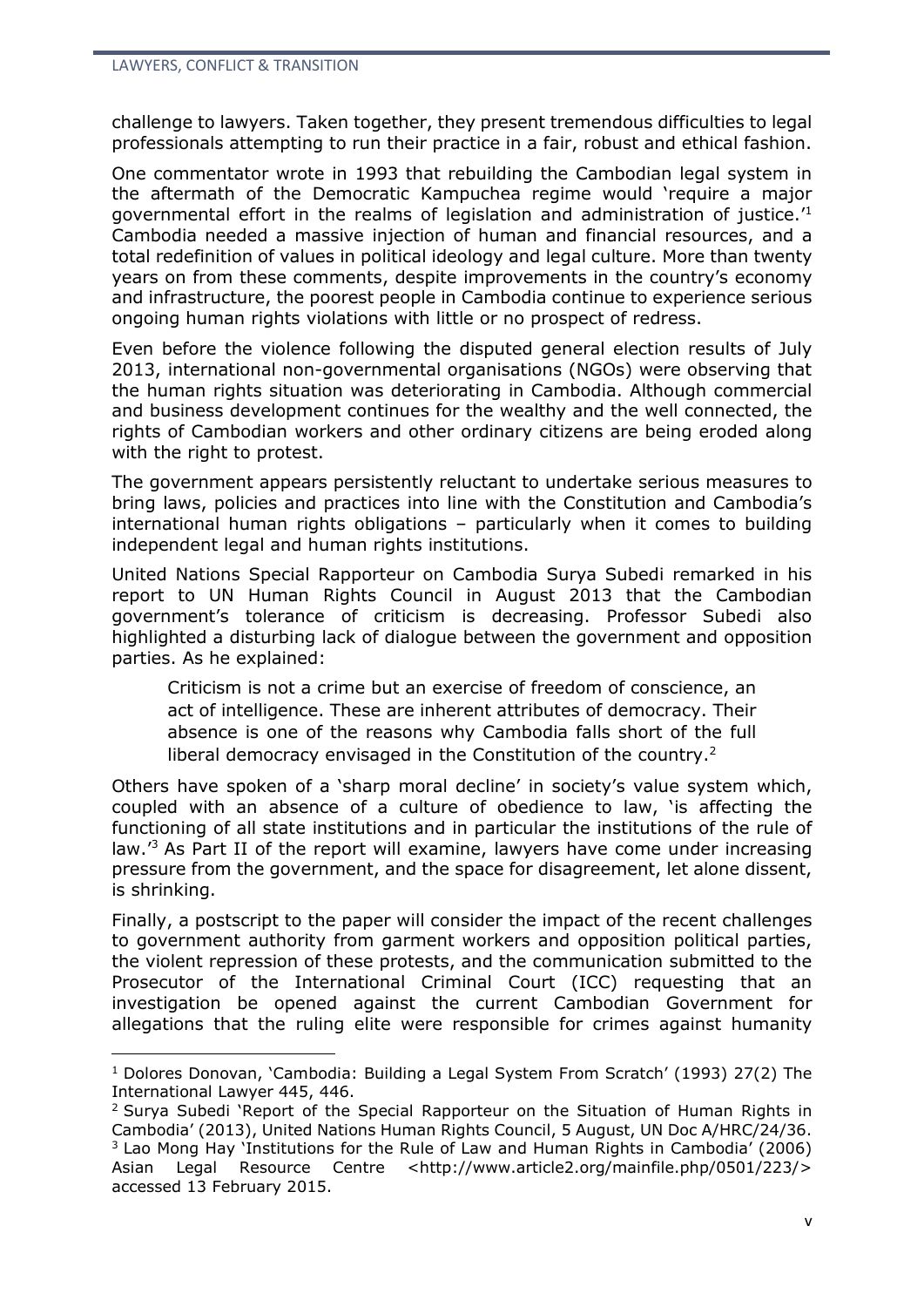committed against Cambodian citizens in the course of land grabbing. In particular, the paper will examine whether these events herald a new phase for the current regime, and the implications for lawyers practising within the Cambodian justice system.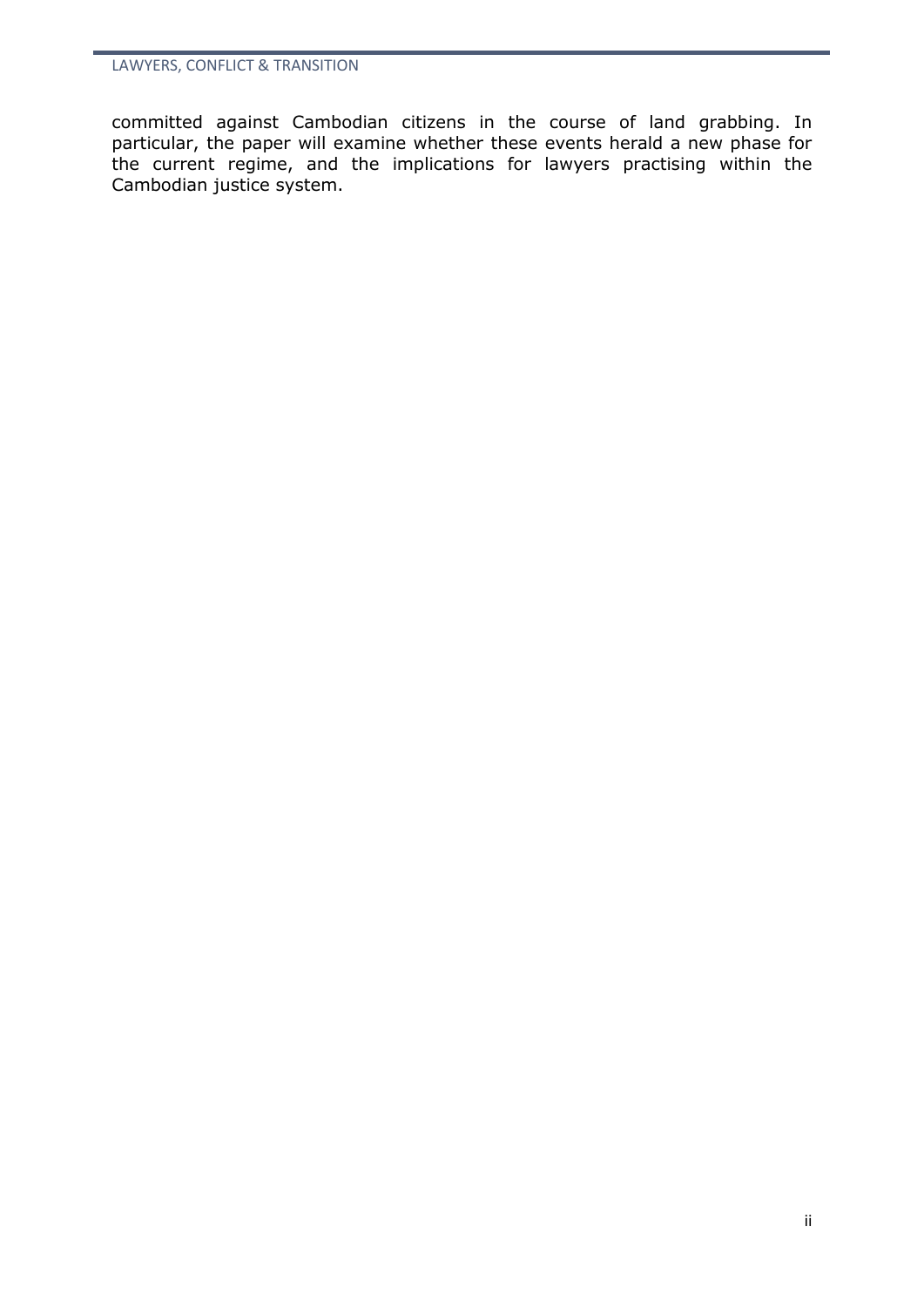## **I. The Transition from the Khmer Rouge Regime**

The immediate human, practical and physical impact of the Khmer Rouge upon the country as a whole is well known. In less than four years, the regime killed an estimated two million out of a population of seven million people,<sup>4</sup> and destroyed Cambodia's society, economy and religious, cultural and political institutions.<sup>5</sup> The legal system was systematically dismantled. The regime destroyed all the country's legal structures including the courts, public prosecutors' offices, law offices and all related administration. An entire generation of lawyers, prosecutors, judges and university law professors was wiped out, and any trace of or belief in the rule of law was eradicated.

As far as transitional justice is concerned, the first credible, concerted effort at coming to terms with the past was the foundation of the Documentation Center of Cambodia ('DC-Cam') in 1997. DC-Cam is an independent research institute with the stated focus to 'shed light on the Khmer Rouge era' with the aim of 'helping Cambodians to heal the wounds of the past by documenting, researching and sharing the history of the Khmer Rouge period.<sup>'6</sup> DC-Cam's work across the country was the first time any systematic efforts had been made to document the atrocities through taking oral testimony and the preservation of evidence.

The Extraordinary Chambers in the Courts of Cambodia (ECCC) has continued the process, but with the narrower mandate of a criminal tribunal – in this case, to prosecute 'the senior leaders and those who were most responsible' for the crimes in Democratic Kampuchea.<sup>7</sup> Of course, unlike DC-Cam, the ECCC examines the evidence for the express purpose of bringing a case against named individual suspects. The ECCC broadly functions as do all courts: following procedural rules, admitting legal challenges and ultimately recording a final judgment on the particular set of facts that are brought to bear on criminal charges with specific formal definitions against named individuals. However, as a single mechanism to bring justice, closure, satisfaction or even simply clarity to mass human rights violations it has its limitations, as do all courts.

More than a generation after the atrocities, and notwithstanding the work of the ECCC since it began operations in 2006, lawyers in the ordinary Cambodian courts continue to be affected by the transitional justice challenges of the Khmer Rouge regime. We shall discuss the lasting impact of Khmer Rouge-era trauma upon the victims (which is to say the whole of Cambodian society) and the consequences for witness support and protection; the limited capacity-building impact of the ECCC upon domestic justice institutions; and the difficulties in managing the population's expectations of justice.

<sup>4</sup> Craig Etcheson, *After the Killing Fields: Lessons from the Cambodian Genocide* (Praeger 2005) 117-119.

<sup>5</sup> Ben Kiernan, *The Pol Pot Regime: Race, Power and Genocide in Cambodia under the* Khmer Rouge, 1975-1979 (Yale University Press, 2<sup>nd</sup> edition 2002).

<sup>6</sup> DC-Cam public website <http://www.dccam.org/> accessed on 19 December 2014.

 $<sup>7</sup>$  Article 2, Law on the Establishment of the Extraordinary Chambers in the Courts of</sup> Cambodia for the Prosecution of Crimes Committed During the Period of Democratic Kampuchea.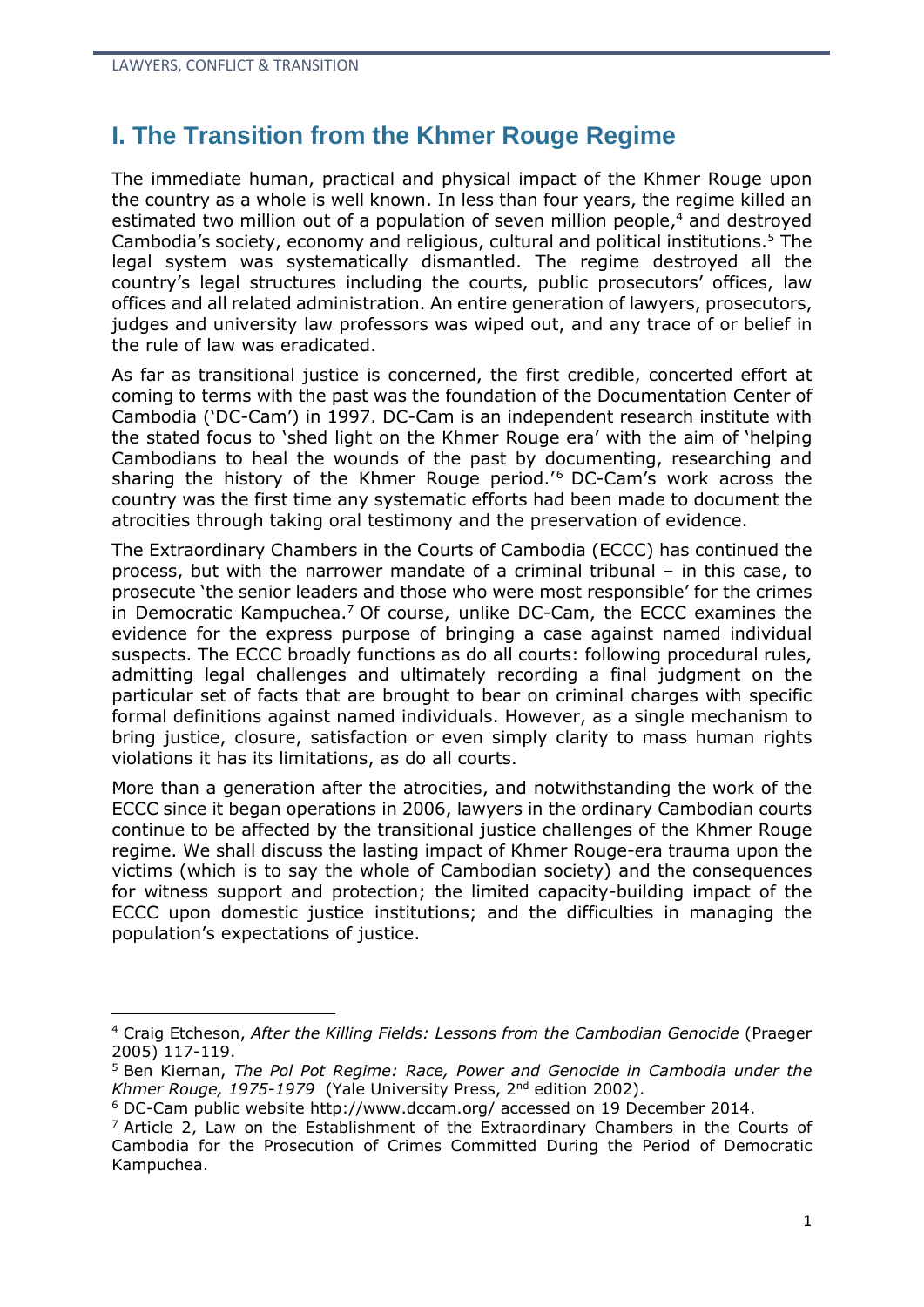#### **Challenge 1: Trauma and the issue of Victim / Witness Support and Protection**

The huge, de-humanising scale of crimes committed by the Khmer Rouge, and the disorientating way in which the regime controlled the country, left vast numbers of the population traumatised, both directly and indirectly. During the trials at the ECCC, clinical psychologists and victims themselves gave evidence of the impact of murder, violence, rape, slavery, imprisonment and persecution.<sup>8</sup> International witness support experts also explained <sup>9</sup> that the situation was further compounded by the fact that at the time the crimes were committed, all society's usual support mechanisms (family, police, hospitals, courts) did not exist, had been rendered ineffective or had been co-opted by the totalitarian regime. Given such circumstances, victims – arguably the whole of Cambodian society – have had little opportunity to recover from the trauma, and many are still suffering.<sup>10</sup> Even for a country with a modern, fully functioning victim and witness support and protection system, this would be challenging, but in Cambodia's domestic courts, there is neither. Can lawyers working on domestic cases, where witnesses have no support or protection or support, learn from the experiences of the ECCC?

The Khmer Rouge regime is now being taught in Cambodian schools<sup>11</sup> and  $-$  as a direct result of the work of DC-Cam and the ECCC – is more openly discussed in society. The ECCC in particular as a public facing (and during the trial phase, very public) transitional justice mechanism needs to handle witnesses and victims with extreme care. There are real risks of re-traumatisation, either through the process of giving evidence before the judges, making written statements before investigators or even simply attending the court or hearing about the detail of the cases through the media.

In common with other international criminal tribunals, the ECCC has a dedicated support unit that is professionally run by people with decades of experience in both witness treatment and protection. The tribunal has also developed special procedures to ensure that the court deals sensitively with victims and witnesses, by ordering protective measures to take account of the particular needs of a person appearing before the court.<sup>12</sup> Similarly, ECCC officials have been given training on specific transitional justice issues such as gender sensitivity.<sup>13</sup>

<sup>1</sup> <sup>8</sup> Dr Chhim Sotheara testified in 2009 during the Duch that 40% of all Cambodians over the age of 18 experienced post-traumatic stress disorder as a direct or indirect consequence of the Khmer Rouge regime: 25 August 2009, trial transcript day 64, pp. 9 and 17 - *The Co-Prosecutors v Kaing Guek Eav alias Duch,* Case File No. 001/18-07-2007. <sup>9</sup> Alex Bates 'Transitional Justice in Cambodia: Analytical Report' (2010) The ATLAS Project, Université Paris 1 < [http://projetatlas.univ](http://projetatlas.univ-paris1.fr/IMG/pdf/ATLAS_Cambodia_Report_FINAL_EDITS_Feb2011.pdf)[paris1.fr/IMG/pdf/ATLAS\\_Cambodia\\_Report\\_FINAL\\_EDITS\\_Feb2011.pdf>](http://projetatlas.univ-paris1.fr/IMG/pdf/ATLAS_Cambodia_Report_FINAL_EDITS_Feb2011.pdf)\_para 55 n 84 accessed 12 February 2015.

<sup>10</sup> Estelle Bockers, Nadine Stemmel, Christine Knaevelsrud 'Reconciliation in Cambodia: Thirty Years After the Terror of the Khmer Rouge Regime' (2011) 21(2) Torture 71.

<sup>11</sup> Khamboly Dy 'Challenges of Teaching Genocide in Cambodian Schools' *Policy and Practice: Pedagogy about the Holocaust and Genocide Papers* Paper 4 (Clark University, Clark Digital Commons 2013).

<sup>&</sup>lt;sup>12</sup> Extraordinary Chambers in the Courts of Cambodia, Internal Rules (Rev. 8), r.29 and Practice Direction ECCC/03/2007/Rev.1.

<sup>&</sup>lt;sup>13</sup> Extraordinary Chambers in the Courts of Cambodia 'Report Training Workshop on Gender Sensitivity and Transitional Justice for ECCC Officials 22 June 2012' (2012)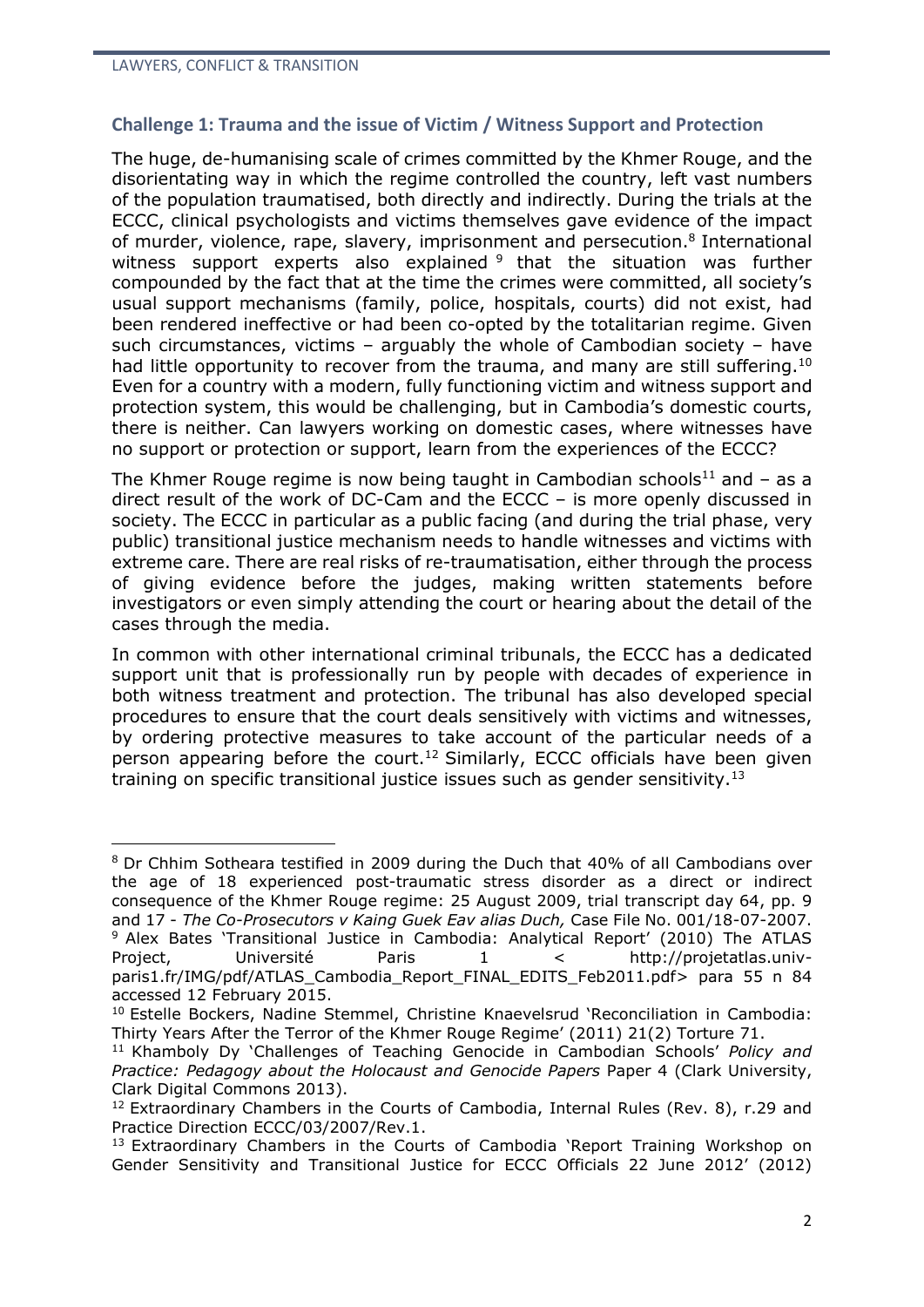Reports from surveys show that those victims and witnesses that have appeared before the ECCC are largely positive about their experiences. Most victims who were fortunate enough to participate in the ECCC trials reported that they felt 'mentally stronger' after the process – even though the court had no authority to offer specific financial reparations.<sup>14</sup> For these victim participants, being given the opportunity to tell the world about their injury, loss or trauma was empowering, cathartic and allowed many of them to find closure. Of course, these are but a fraction of the victim population across the country, and as we shall discuss in challenge 3, expectations of justice are difficult to manage.

The majority of criminal trials in Cambodia take place without witnesses giving oral testimony. Not only is this a violation of the right of the accused to be able to challenge the evidence against him, it also deprives the victim of the opportunity to present his or her testimony.

However, although occasional training courses are held and other piecemeal efforts made to discuss these issues within the Cambodian domestic justice system, there is very little by way of practical support for victims of modern-day crime. The lack of capacity to treat victims and witnesses sensitively is a serious and ongoing problem. A commitment from the Cambodian government is urgently required to establish systematic witness support and protection mechanisms, as well as to enact robust laws and procedures to ensure these mechanisms function appropriately. In addition, greater understanding is needed of the impact of trauma upon victims and witnesses, and of how testimony can be both supported by the prosecution and challenged by the defence within a functioning court process. All actors within the justice system will require training on issues of witness protection and support. Judges, prosecutors and lawyers need to be better informed about victims' rights and the impact of trauma. Civil society too will need to become more coordinated in this field.

Defence lawyers working within the Cambodian criminal justice system could use ECCC jurisprudence as a basis for developing submissions to a domestic court on the right to a fair trial. Victims' lawyers might argue their client's right to truth and to be given the opportunity to share their experiences.

Cambodian lawyers pressing for reform should take encouragement from initiatives in other countries dealing with the aftermath of mass human rights violations. For example, in the Balkans peer-to-peer seminars to facilitate discussions between UN judges, lawyers and prosecutors and their domestic counterparts have resulted in real progress and a transfer of knowledge from the

[<sup>&</sup>lt;http://gbvkr.org/wp-content/uploads/2013/01/Report-on-the-ECCC-Gender-](http://gbvkr.org/wp-content/uploads/2013/01/Report-on-the-ECCC-Gender-Sensitivity-Training-Workshop-22_June_-2012.pdf)

[Sensitivity-Training-Workshop-22\\_June\\_-2012.pdf>](http://gbvkr.org/wp-content/uploads/2013/01/Report-on-the-ECCC-Gender-Sensitivity-Training-Workshop-22_June_-2012.pdf) accessed on 19 December 2014. <sup>14</sup> Nadine Kirchenbauer and others 'Victims Participation before the Extraordinary Chambers in the Courts of Cambodia' (2013) Cambodian Human Rights and Development Association and Harvard Humanitarian Institute, Harvard University; Stammel and others 'The Survivors' Voices: Attitudes on the ECCC, the Former Khmer Rouge and Experiences with Civil Party Participation' (2010) Berlin Centre for the Treatment of Torture Victims [<http://psychologybeyondborders.org/wp-](http://psychologybeyondborders.org/wp-content/uploads/2013/08/bzfo_cambodia_report_20101.pdf)

[content/uploads/2013/08/bzfo\\_cambodia\\_report\\_20101.pdf>](http://psychologybeyondborders.org/wp-content/uploads/2013/08/bzfo_cambodia_report_20101.pdf) accessed 12 February 2015; Eric Stover, Mychelle Balthazard, & Alexa Koenig 'Confronting Duch: civil party participation in Case 001 at the Extraordinary Chambers in the Courts of Cambodia' (2011) 93(882) International Review of the Red Cross, 503.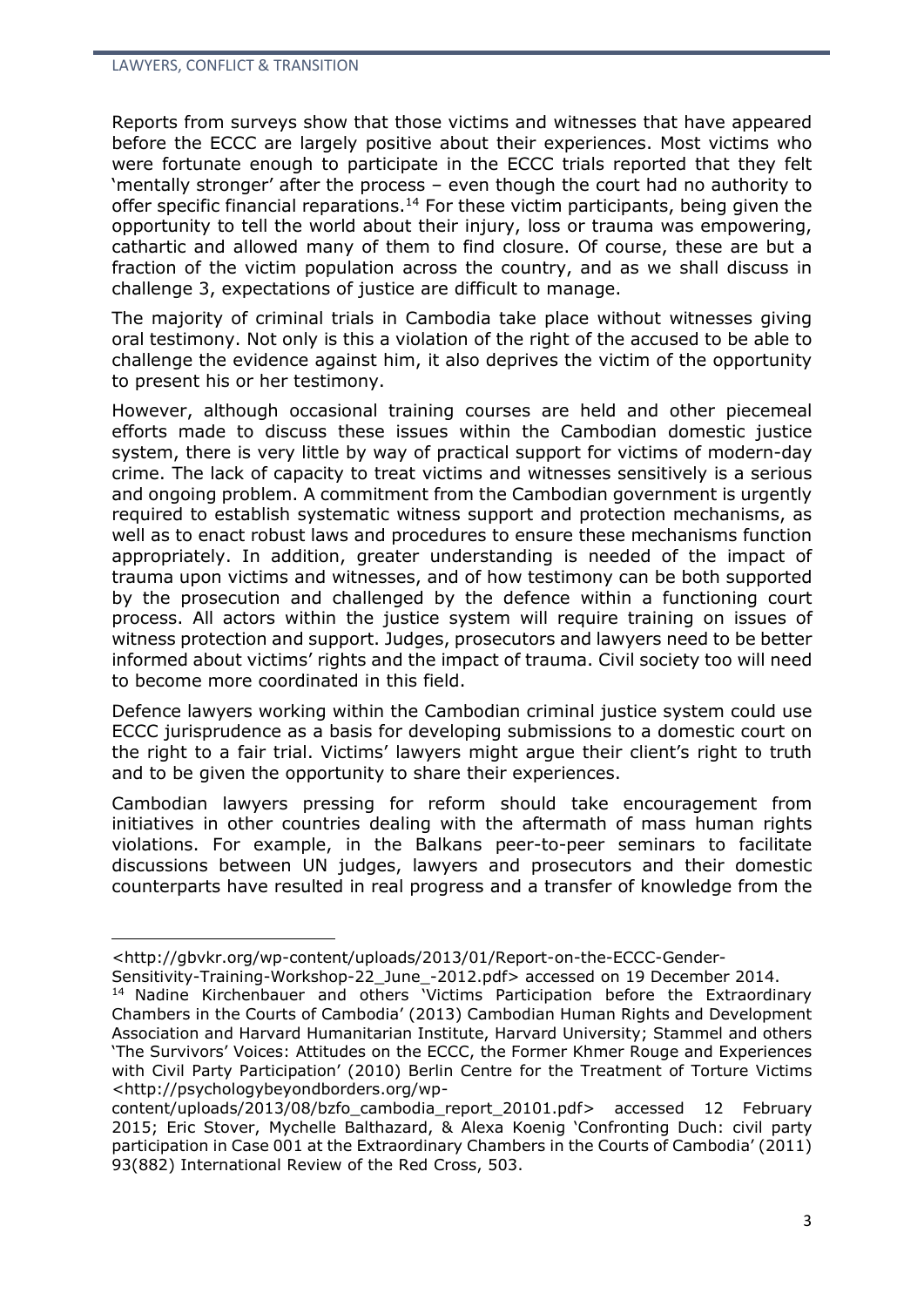International Criminal Tribunal for the Former Yugoslavia to the domestic courts in the region. $15$ 

The Office of the UN High Commissioner for Human Rights in Cambodia has been organising a series of Legacy meetings where Cambodian and international justice professionals discuss what the domestic courts can learn from the experiences of the ECCC: lawyers should take the opportunity in these and similar meetings to seek reform on issues of witness support and protection.

## **Challenge 2: The Limited Capacity-Building Effect of the ECCC**

One of the main arguments for establishing the ECCC in Cambodia with international assistance was that the tribunal would have a capacity building effect on the domestic justice system and personnel. In particular, the hope was that working with United Nations counterpart lawyers, prosecutors and judges would have a significant educative and value-shifting impact upon Cambodian legal professionals. In other words, that it would demonstrate to the Cambodian population how the rights of due process operate to produce a fair trial, which in turn would be a catalyst for the government to implement much-needed legal and judicial reform.

Despite support for the proposition that the ECCC was to be a 'model' for Cambodia's domestic courts,<sup>16</sup> the required major changes in legal culture and practice have not materialised.

Cambodian lawyers have undoubtedly played a major role in the work of the ECCC to date, representing accused and victims alongside their international colleagues. There is anecdotal evidence that the lawyers and other colleagues who had not worked at the ECCC are making fair trial arguments before local Cambodian courts based on international human rights law, $^{17}$  although it is unclear the extent to which this is as a result of observing the practice of defence counsel before the ECCC.

In general, however, there is little sign that judges are conducting trials any more fairly, as recent reports of the International Commission of Jurists have shown.<sup>18</sup> Despite Cambodian judges and prosecutors participating in ECCC Legacy meetings with their UN counterparts, no real progress has been made by the Cambodian government in enhancing the independence and impartiality of judges and improving the quality of justice dispensed in the country's courts.

It may be impossible for individual lawyers to have any influence over the way in which laws are made in Cambodia, nor to immediately transform the persistent culture of corruption and partiality. Nevertheless, the very public nature of the

<sup>15</sup> See for example *The War Crimes Justice Project* at the International Criminal Tribunal for the Former Yugoslavia (ICTY), designed to transfer expertise to the local judiciaries: ICTY, 'Capacity Building' <http://www.icty.org/sections/Outreach/CapacityBuilding> accessed 12 February 2015

<sup>16</sup> Michael Karnavas 'Bringing Domestic Cambodian Cases into Compliance with International Standards' (2014) 1 The Cambodia Law and Policy Review 44, 61-62.

 $17$  'Off the record' conversations in Phnom Penh, March 2014, with Cambodian lawyers working in the domestic courts, notes on file with the author.

<sup>18</sup> Kinglsey Abbott 'Scenes from a Kangaroo Court' *The Phnom Penh Post*, 11 September 2014.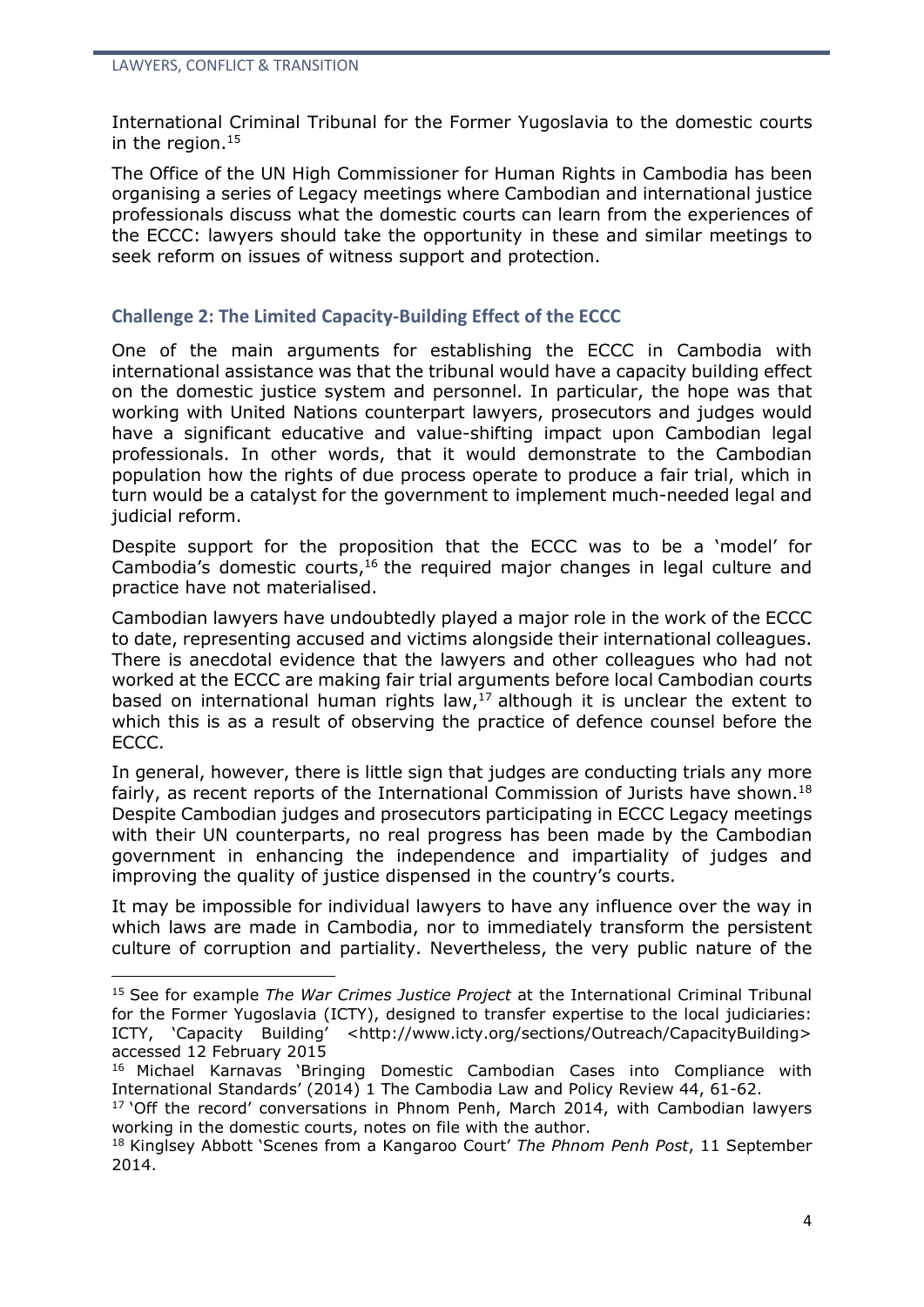ECCC trials, and the fact that most judgments, orders, transcripts and videos of court proceedings are available in Khmer, create opportunities for private lawyers working in the domestic courts.

Whilst the setting and the procedure are considerably different from the ECCC, lawyers can still argue certain fundamental principles in domestic courts. Both the Cambodian Constitution and the Law on the Establishment of the ECCC incorporate the International Covenant on Civil and Political Rights (ICCPR). ECCC judgments discussing specific provisions of the ICCPR can and should be used by Cambodian lawyers in defence of their clients' constitutionally protected rights.<sup>19</sup> If the former leaders of the Khmer Rouge are entitled to a fair hearing and all that this entails (equality of arms, presumption of innocence, adequate time and facilities to prepare a defence, examining witnesses, provision of legal representation), lawyers should appeal to judges to apply the same standards of justice for ordinary Cambodian citizens, as is guaranteed under the Constitution.

Another beneficial aspect for Cambodian lawyers in holding the Khmer Rouge trials in Cambodia is that it has stimulated a discussion on the rights of the accused. Lawyers have a real opportunity to promote the rule of law by explaining the value of fairness and equal treatment in the justice system. In so doing, lawyers can help to gradually challenge public understanding of justice as a perpetuation of impunity for the wealthy.

## **Challenge 3: Managing Expectations of Justice**

One of the biggest challenges facing international tribunals is how they can manage the expectations of a population keen to see successful and wide-ranging prosecutions and punishment for the guilty. However, international criminal courts are not established to prosecute thousands of foot soldiers but rather a small number of high-ranking alleged perpetrators. Trials are usually lengthy and complex, the result of difficult procedural, logistical and translation issues, and the need to demonstrate due process to an international audience. In comparison, as far as domestic courts handling day-to-day crimes are concerned, expectations of justice may differ from country to country depending on the prevailing view of the particular criminal justice system in question. Whether at the international or the domestic level, there may be a gap between the justice that the population expects, and the justice that in fact can (or will) be delivered. This section will examine how the expectations of justice at the ECCC were managed, how this might affect the Cambodian population's view of justice as a whole, and what is the ongoing impact on lawyers practising before the domestic courts.

No transitional justice mechanism on its own is ever likely to bring full satisfaction to a country scarred by mass human rights violations. However, as well as bringing retributive justice for the victims, there were a disparate and ambitious set of goals for the ECCC that it would (variously) find the truth of what happened in the Khmer Rouge era, that it would lead to national reconciliation, that it would set an example to the domestic courts for how to run fair trials and that it would challenge the culture of impunity.<sup>20</sup> Such expectations were almost inevitably impossible to fulfil.

<u>.</u>

<sup>19</sup> Karnavas (n 16) 73-74.

<sup>&</sup>lt;sup>20</sup> Duncan McCargo 'Politics by Other Means? The Virtual Trials of the Khmer Rouge Tribunal' (2011) 87(3) International Affairs 613.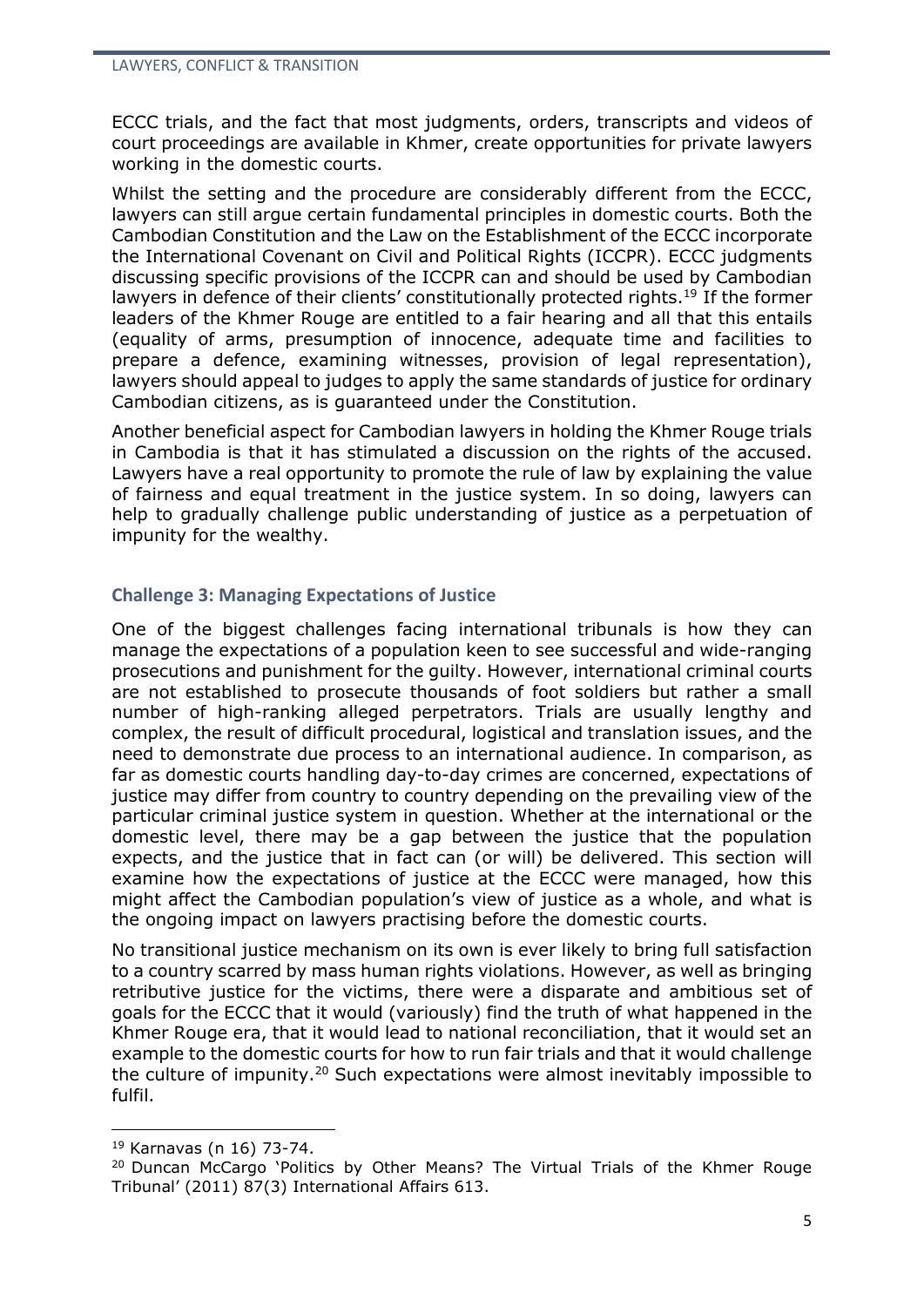Already overburdened by re-igniting expectation after a generation of silence, the ECCC has arguably faced more problems than any comparable international criminal tribunal attempting to deliver justice for the victims. Problems particular to the ECCC include the dual UN / Cambodian government administrative structure, the majority of Cambodian government-controlled judicial personnel and allegations of corruption and political interference, a sometimes confusing mixture of civil law and common law procedure, the translation burden caused by three official court languages, and an uncertain funding mechanism.

During the negotiations over the establishing of the tribunal, no figure for the number of target suspects to be prosecuted was ever specified, although once the work of the court began Hun Sen and his government repeatedly said that there should be no more than five. $21$  As it has turned out, the ECCC is likely to prosecute the smallest number of accused of any international criminal tribunal in history.

The ECCC has attempted to manage the expectations of the population through an ongoing series of public forums and outreach workshops, in which staff members of each of the principal judicial offices would explain the scope of the trials and the process itself. The ECCC's outreach department, DC-Cam and many other national and international NGOs have attempted to promote better understanding of the work of the court through numerous other outreach activities, including community workshops, publications, radio and television programmes. 22

Many tens of thousands of Cambodians have attended the ECCC's trial hearings. They have listened to the witnesses and to the accused, and to the questions of and responses to the lawyers, prosecutors and judges. Both DC-Cam and the ECCC Public Affairs office organised 'orientation' materials for those who attended the trials, to enrich their understanding of the process and to help them explain the tribunal to their communities. $23$ 

Additionally, victims have been entitled to participate as 'civil parties' in the ECCC's court proceedings. Groups of victims have been assisted throughout the process by individual Civil Party lawyers (assigned by the court as advocates for groups of victims), that in turn have been represented in the trials by Civil Party Lead Co-Lawyers.<sup>24</sup> Such measures have ensured that victims have played a far more prominent role at the ECCC than they have at most other international tribunals.

<u>.</u>

[initiative/current-projects/cambodia>](http://linux.corporatezen.com:50023/research/asian-international-justice-initiative/current-projects/cambodia) accessed on 12 February 2015.

<sup>&</sup>lt;sup>21</sup> Overseas Justice Initiative 2010, 16-17 and 20.

<sup>&</sup>lt;sup>22</sup> Christoph Sperfeldt, 'Broadcasting Justice: Media Outreach at the Khmer Rouge Trials' (2014) 115 Asia Pacific Issues 1; DC-Cam 'Tribunal Response Team: A Response Team for the Khmer Rouge Tribunal' DC-Cam, Phnom Penh [<http://www.d.dccam.org/Projects/Tribunal\\_Response\\_Team/Tribunal\\_response.htm>](http://www.d.dccam.org/Projects/Tribunal_Response_Team/Tribunal_response.htm) accessed on 12 February 2015; East-West Center 'Khmer Rouge Tribunal Monitoring and Community Outreach in Cambodia' East-West Center, Honolulu [<http://linux.corporatezen.com:50023/research/asian-international-justice-](http://linux.corporatezen.com:50023/research/asian-international-justice-initiative/current-projects/cambodia)

 $23$  Extraordinary Chambers in the Courts of Cambodia 'Outreach' (n d) [<http://www.eccc.gov.kh/en/tags/topic/70>](http://www.eccc.gov.kh/en/tags/topic/70) accessed on 14 February 2015.

<sup>24</sup> Rules 12, 12*bis* and 12*ter*, Extraordinary Chambers in the Courts of Cambodia, Internal Rules (Rev. 8) 3 August 2011.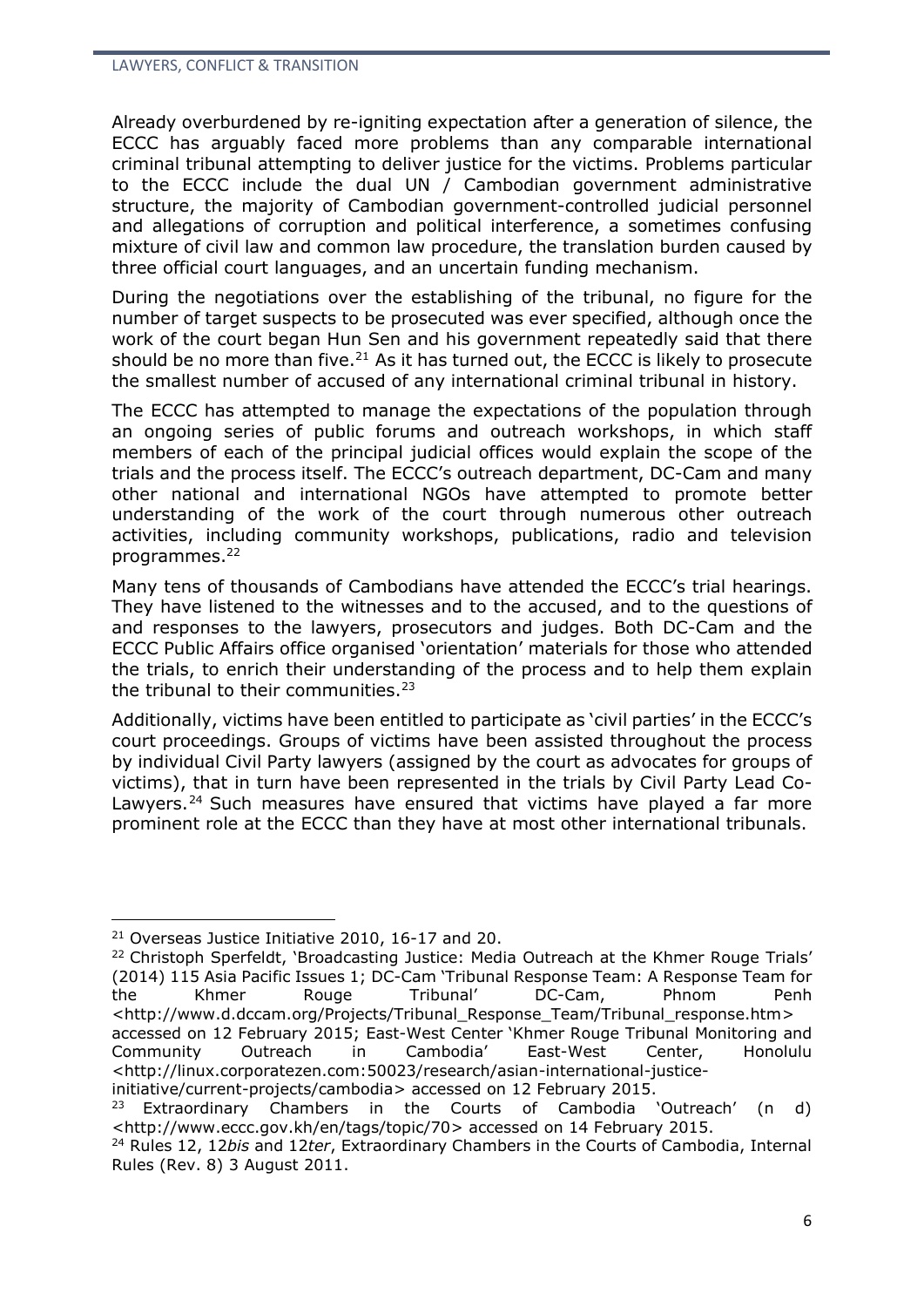<u>.</u>

The ECCC has its supporters and its detractors. There are those who say that the very fact the tribunal exists is a symbolic victory for justice; $25$  that as a result of the trials, for the first time in a generation people now have the space to talk about the Khmer Rouge regime;  $26$  that the convictions of once-powerful men demonstrates an alternative model to the prevailing culture of impunity. <sup>27</sup> Nevertheless, many feel that the ECCC has failed them. Some victims have even disengaged from the process.<sup>28</sup> Criticisms have tended to focus on four main issues (discussed at some length by others elsewhere): the limited number of suspects tried by the court;<sup>29</sup> the limited number of victims that are able to give live testimony before the court;  $30$  the court's limited powers to deliver reparations; $31$  and the frustrations with the delays.  $32$ 

Society's confidence in the justice system is essential: if promises are broken or reasonable expectations unmet, lawyers will find it more difficult to do their job. Cambodia's domestic courts continue to have a very poor reputation amongst the population. Most people believe, and as we shall discuss in the second section of this paper, that the 'justice' dispensed domestically will be tainted by bribery and corruption. There is a real danger that the criticisms of the ECCC for failing to meet expectations of justice may do serious damage to public trust not only in the tribunal itself but also in the capacity of internationally conceived 'justice' as a whole to provide satisfaction to a population. This is of particular concern when the rule of law is as much under threat as it is in Cambodia, as we shall examine in the second section of this paper.

The great challenge for Cambodian lawyers – whether they are representing the victims of the Khmer Rouge before the ECCC or ordinary Cambodians before the

 $25$  Kheang Un and Judy Ledgerwood 'Is the Trial of Duch a Catalyst for Change in Cambodia's Courts?' (2010) 95 Asia Pacific Issues 1, East-West Center.

<sup>26</sup> Thierry Cruvellier 'Cambodia: Reflections on the Duch Trial' (*Crimes of War* 2011) <http://www.crimesofwar.org/commentary/regions/cambodia-reflections-on-the-duchtrial/> accessed 14 February 2015.

<sup>&</sup>lt;sup>27</sup> Denis Schrey and Simon M. Meisenberg 'The Contribution of the Khmer Rouge Tribunal to Reconciliation, Remembrance and Memorialisation in Cambodia' (2013) 4 Konrad Adenauer Stiftung Reports 75.

<sup>&</sup>lt;sup>28</sup> Bridget Di Certo 'KR Victims Face Rocky Road to Reparations' (2011) The Center For Justice And Accountabiilty [<http://www.cja.org/downloads/kr-victims-face-rocky-road](http://www.cja.org/downloads/kr-victims-face-rocky-road-to-reparations.pdf)[to-reparations.pdf>](http://www.cja.org/downloads/kr-victims-face-rocky-road-to-reparations.pdf) accessed 13 February 2015.

<sup>&</sup>lt;sup>29</sup> Charlie Campbell 'Cambodia's Khmer Rouge Trials are a Shocking Failure' Time 13 February 2014.

<sup>30</sup> Phuong N. Pham and others 'Victim Participation and the Trial of Duch at the Extraordinary Chambers in the Courts of Cambodia' (2011) 3(3) Journal of Human Rights Practice 264.

<sup>&</sup>lt;sup>31</sup> Cambodian Human Rights Action Committee and REDRESS 'Considering Reparations for Victims of the Khmer Rouge Regime: A Discussion Paper' (REDRESS, November 2009) <http://www.redress.org/downloads/publications/CHRAC%20REDRESS%20Cambodia% 20Reparations%20final%2018%20Nov%2009.pdf> accessed 14 February 2015.

<sup>&</sup>lt;sup>32</sup> Ilario Bottigliero 'International Criminal Adjudication Bodies : to what Extent can they promote Human Rights effectively in Post-conflict Situations?' in Gudmundur Alfredsson and others, *International Human Rights Monitoring Mechanisms: Essays in Honour of Jakob Th. Moller* 263 (Martinus Nijhoff Publishers / Brill Academic; 2nd Revised edition 31 August 2009); Human Rights Watch 'Cambodia: Khmer Rouge Trial is Justice Delayed' 24 June 2011; Human Rights Watch 'Cambodia: Khmer Rouge Convictions "Too Little, Too Late"' 8 August 2014.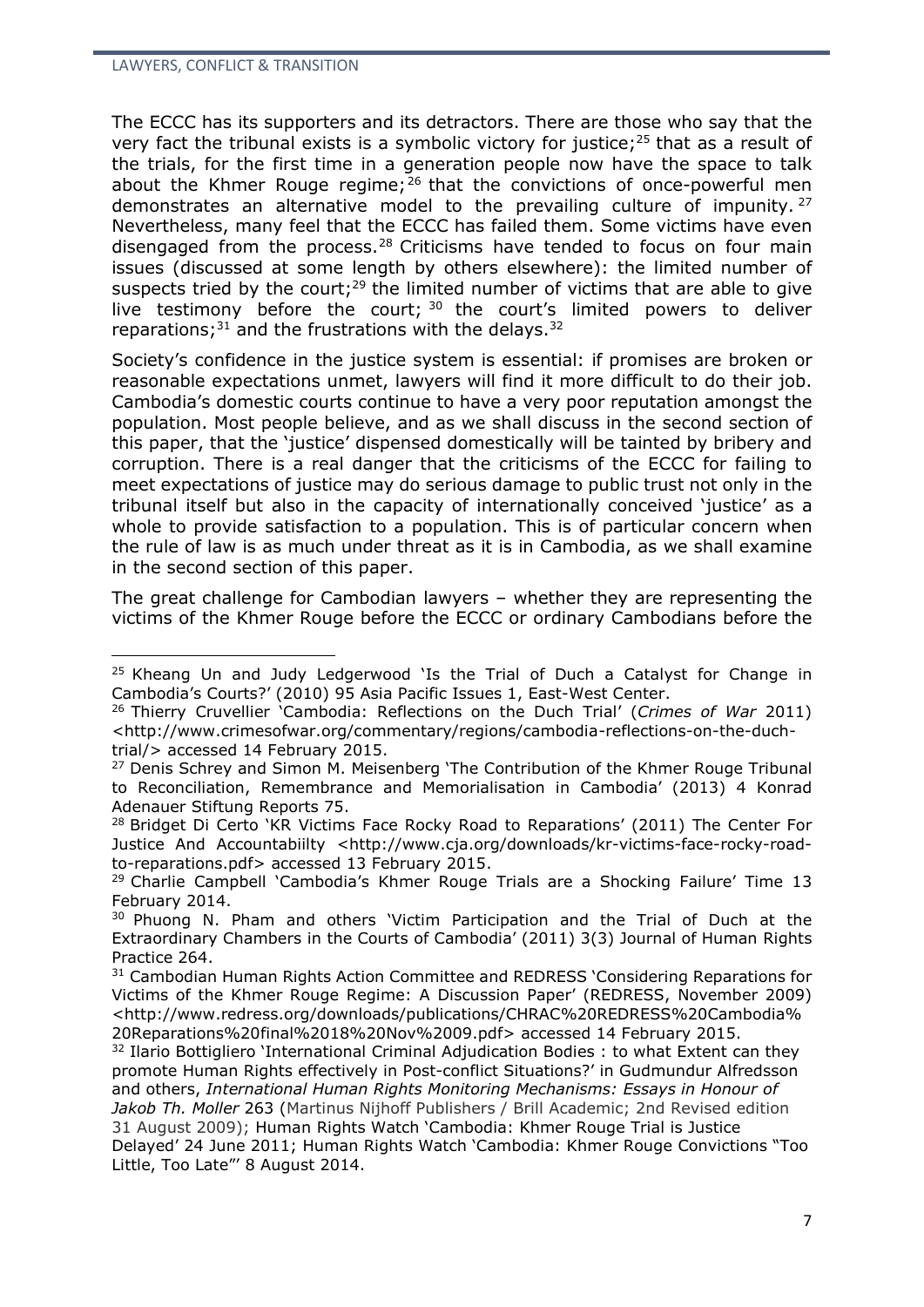domestic courts – is to explain the functioning of the justice system (including its limitations) to a sceptical public, and to convince them that it is still both possible and necessary to retain faith in the process. Additionally, if lawyers can explain how they engage with and be engaged by victims, and how they give them a voice in the courtroom through the civil party system at the ECCC, this can be a basis for starting a discussion about establishing a similar, more inclusive process in the domestic courts.<sup>33</sup>

Given the lack of confidence in the official Bar Association of the Kingdom of Cambodia (BAKC) and threatened restrictions on talking to the media, as we shall discuss in section two of this paper, there may be limited opportunities for Cambodian lawyers to help educate the public about the justice system through official channels. However, lawyers should take encouragement from the efforts of certain legal NGOs, and by DC-Cam, to publish opinion papers, hold seminars and public discussion forums on the aims of justice, on fair trial rights and on sentencing practice and theory.

DC-Cam is itself in the process of transforming itself into 'the premier Asian centre for conflict and human rights studies' and will house a museum, research centre and a graduate studies programme.  $34$  There will undoubtedly be continuing opportunities for lawyers to participate in DC-Cam, to share their experiences and increase understanding of the ECCC trial process. It is through such outreach and education programmes that the expectations of victims and wider Cambodian society can be acknowledged and further discussed, not just in relation to the process of justice for Khmer Rouge era crimes but also to the everyday Cambodian justice system.

<sup>&</sup>lt;sup>33</sup> Although the Cambodian Code of Criminal Procedure includes provisions for victims to testify, to file a complaint, to bring a civil action, and to seek reparation for their injuries (Bunleng Cheung and Jürgen Assmann *Code of Criminal Procedure of the Kingdom of Cambodia* (Khmer-English Translation. 1st edn. 2008 Cambodia: Editions Angkor), in practice this does not happen.

 $34$  Documentation Center of Cambodia, public website [<http://www.dccam.org/>](http://www.dccam.org/) accessed 19 December 2014.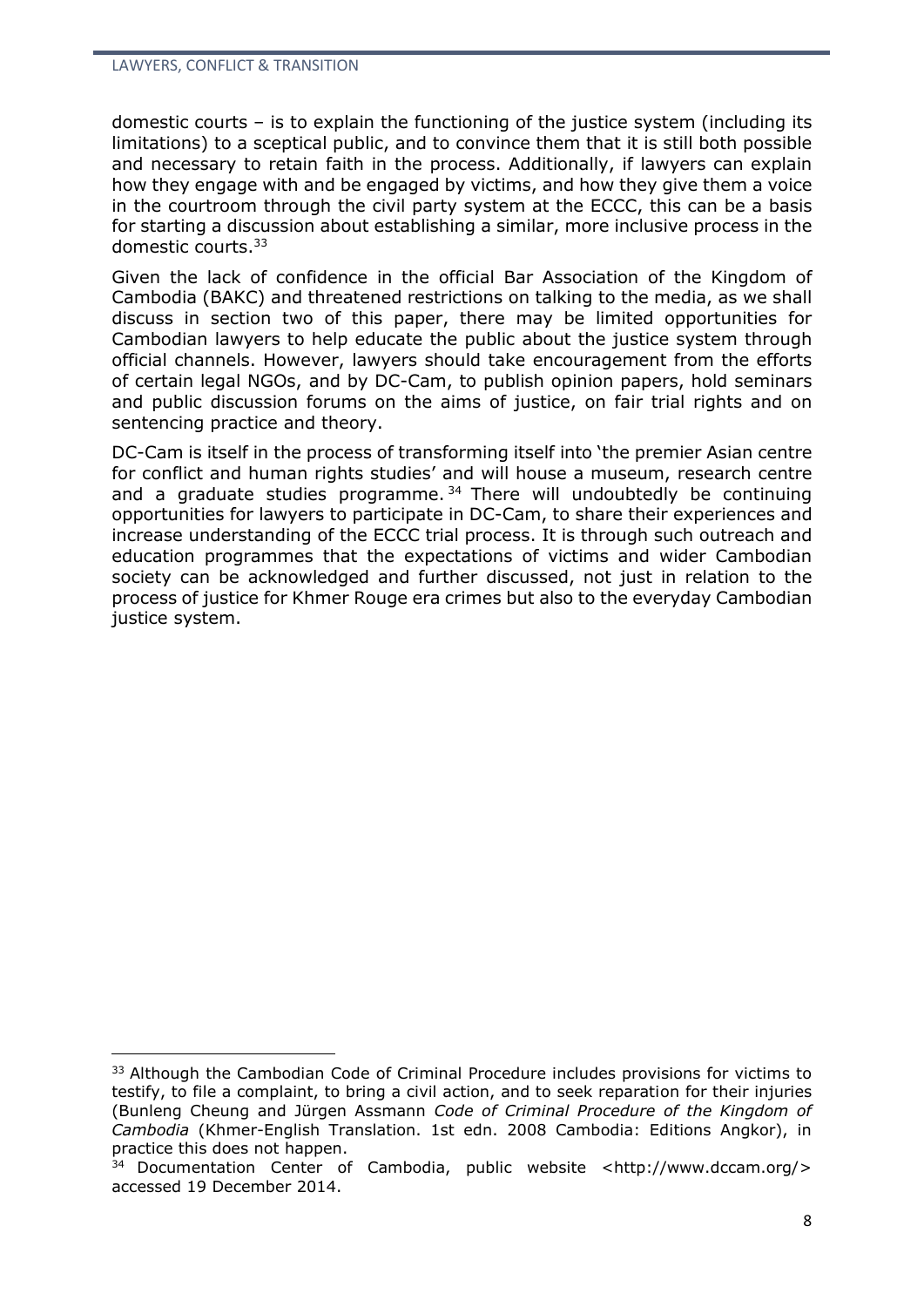## **II. Lawyering in a Limited Democracy**

Today, lawyers in Cambodia not only have to struggle with the legacy of the Khmer Rouge, they also have to work within a legal and political system that international human rights organisations continue to recognise as being unfair, corrupt and overly controlled by the Executive. Cambodia ranked 156th out of 177 countries on the Transparency International Corruptions Perceptions Index 2014. <sup>35</sup> Out of 99 countries surveyed in the World Justice Project's Rule of Law Index for 2014, Cambodia placed 91st.<sup>36</sup>

Prime Minister Hun Sen has been in power continuously since 1985. Together with his Cambodian People's Party ('CPP'), he continues to come under strong criticism from the United Nations and international NGOs for the state of human rights in the country. In a 2013 report to the Human Rights Council, UN Special Rapporteur Surya Subedi identified continuing impunity, poor respect for freedom of expression and weak judicial independence.<sup>37</sup> This section will discuss some of the major challenges for lawyers working within a limited democracy and the opportunities that may arise, if any, in particular: the weakness of the rule of law; the lack of independence of the Bar Association of the Kingdom of Cambodia; the intimidation of lawyers; restrictions on access to justice and lack of legal aid; and the problem of land grabbing including threats to land rights activists.

#### **Challenge 4: Weak Rule of Law**

<u>.</u>

Cambodian lawyers will know from their daily practice that the judiciary and the legal system remain closely controlled by the executive. It is widely known, though not officially acknowledged, that court officials must be bribed before a party can lodge a case. Corruption is endemic in the courts, a product not simply of the low wages for everyone from police officers and court clerks to prosecutors and judges, but an entrenched part of public life in Cambodia for decades. $38$ 

Although Cambodia has recently revised its Code of Criminal Procedure, there are still serious problems in applying due process rights consistent with the new code and with international fair trial standards. Failure to respect the specific fair trial rights of accused persons and victims is a denial of the effective right to access to justice in general. Data from a trial monitoring project run by the Cambodian Center for Human Rights reveals how poorly fair trial rights are being observed in

<sup>&</sup>lt;sup>35</sup> Transparency International 'Corruptions Perceptions Index 2014: Results' (Transparency International 2014) <http://www.transparency.org/cpi2014/results> accessed 19 December 2014.

<sup>36</sup> World Justice Project 'Rule of Law Index 2014' (World Jusitce Projet 2014) <http://data.worldjusticeproject.org/#/index/KHM> accessed 19 December 2014.  $37$  Subedi (n 2).

<sup>&</sup>lt;sup>38</sup> Surya Subedi 'Report of the Special Rapporteur on the Situation of Human Rights in Cambodia 16 September 2010' United Nations Human Rights Council, UN Doc A/HRC/15/46, paragraph 52; Yash Ghai 'Access to land and justice: Anatomy of a State Without the Rule of Law" in Yash Ghai and Jill Cottrell, eds, *Marginalized Communities and Access To Justice* 20 (New York: Routledge 2010).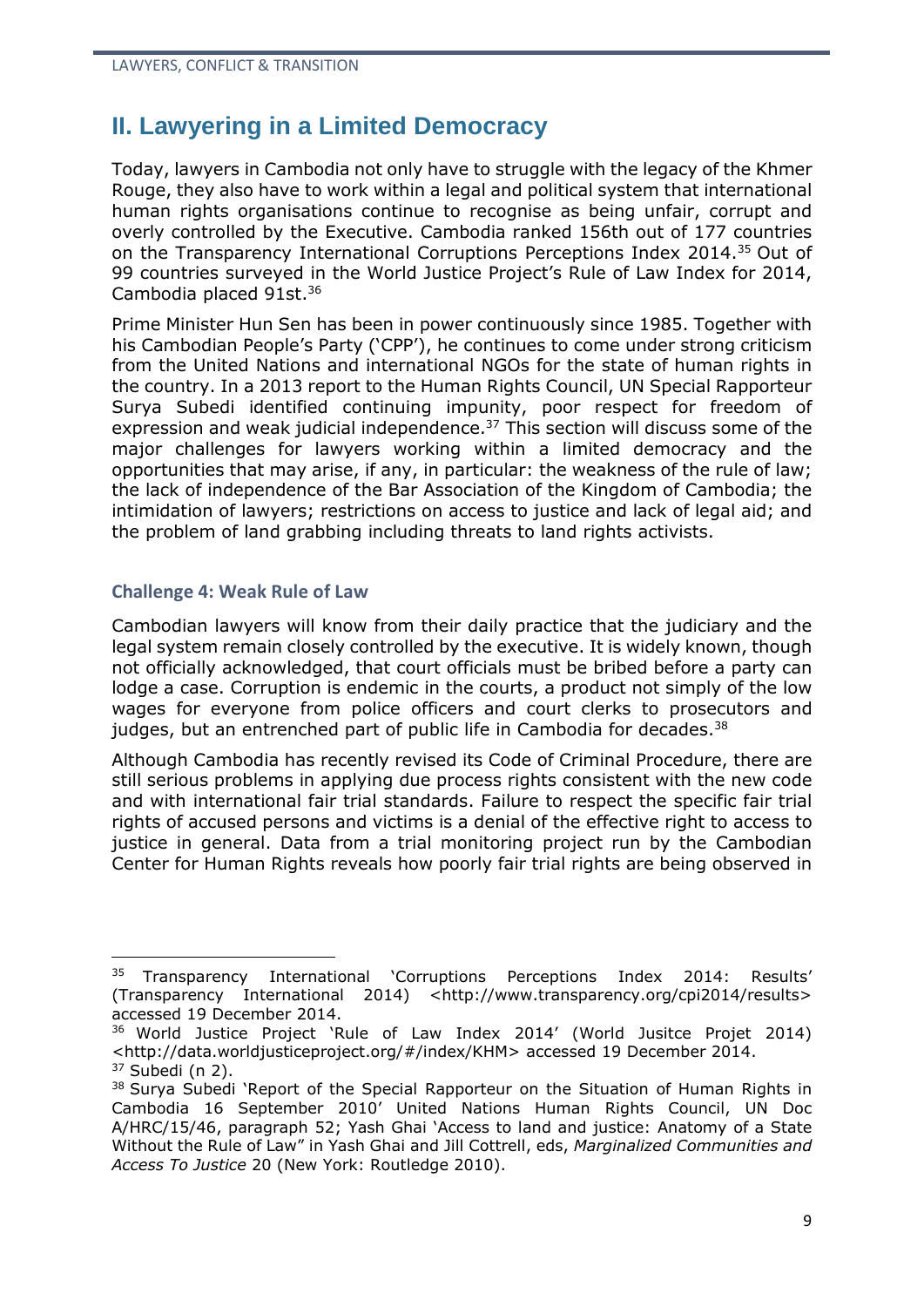the courts: consistent breaches of the right to defence counsel, the right to have witnesses examined and even the right to be present at the hearing.<sup>39</sup>

In July 2014, Cambodia passed three long-awaited fundamental laws on the judiciary. Rather than bolster the independence of judges or improve the weak state of the rule of law in the country, in the words of Professor Subedi the legislation enables the Ministry of Justice to exert 'undue influence' over the court system and the judiciary.<sup>40</sup>

It is undoubtedly difficult and frustrating working as a lawyer where there is little confidence in the independence of the judge or in the fairness of the proceedings. However, lawyers continue to show great courage in defending their clients regardless of the problems. Notwithstanding the Cambodian government's continuing failure to reform the legal system and the corrupt culture of patronage, and despite the recent further crackdowns following opposition demonstrations, defence lawyers can play an important collective role in the way they conduct their cases.

As an international lawyer explains,

By fearlessly and zealously advocating for domestic courts to conduct trials in accordance with Constitutionally enshrined fair trial principles as applied and interpreted by the ECCC in selected jurisprudence and procedural practices, defense lawyers can play a leading role in 'internationalising' domestic cases throughout the courts of Cambodia…<sup>41</sup>

Lawyers consistently referring to universally applicable fair trial principles as discussed in relevant ECCC jurisprudence will make it more difficult for domestic prosecutors and judges to continue ignoring the rights of due process.

With the increased national and international media scrutiny of the Cambodian government's response to opposition demonstrations, there are fresh opportunities for lawyers to develop public understanding of the rule of law. Whilst there may be understandable reluctance for some Cambodian lawyers to discuss their cases outside the court in the light of recent Bar Association threats (discussed below), well-trained court reporters and trial monitors could ensure accurate reporting of the constitutionally-guaranteed fair trial arguments used by lawyers in the courtrooms.

#### **Challenge 5: Government Controls over the Bar Association**

There has and continues to be strong criticism of the Bar Association of the Kingdom of Cambodia (BAKC) for perceived lack of independence and for its close

<sup>39</sup> Cambodian Center for Human Rights *Trial Monitoring Database* <http://tmp.sithi.org/data/advanced\_search/search.php?l=en#go> accessed 19 December 2014.

<sup>40</sup> Surya Subedi 'Report of the Special Rapporteur on the Situation of Human Rights in Cambodia, United Nations Human Rights Council' 15 August 2014 UN Doc A/HRC/27/70, paragraph 37.

<sup>41</sup> Karnavas (n 16), 74.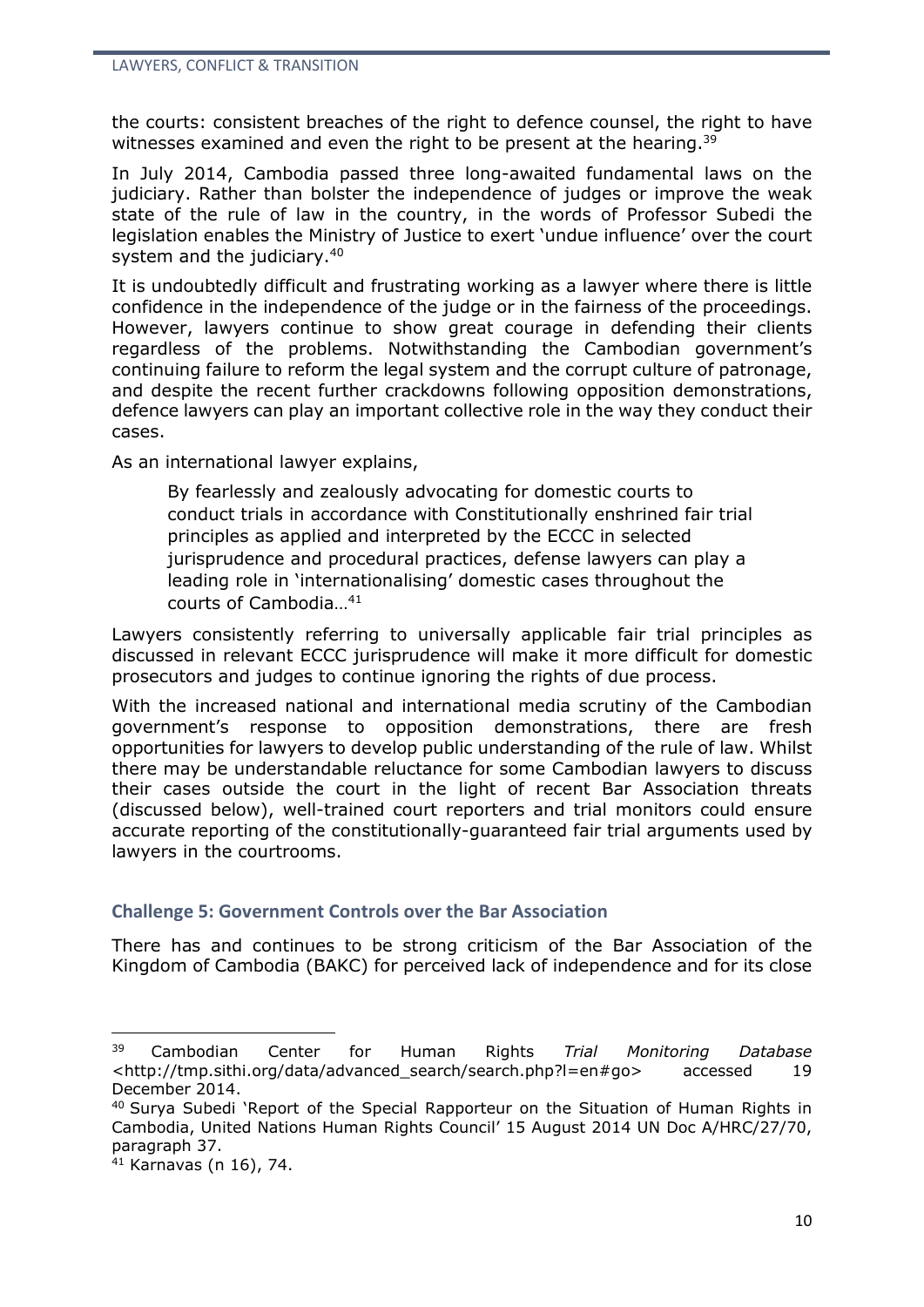ties to the ruling CPP in particular.<sup>42</sup> The number of complaints made by the BAKC against independent lawyers is rising, as are instances of threats or actual prosecution of lawyers representing land rights activists and other opponents of the government.<sup>43</sup>

A series of events over the last ten years have demonstrated the dysfunctional state of the BAKC: from the admission without qualifications of the Prime Minister and other high CPP officials to the Bar;<sup>44</sup> the protracted saga of the disputed BAKC elections between 2004 and 2005<sup>45</sup> in which the non-CPP candidate stated he 'would not find justice in the courts';<sup>46</sup> the allegations of corruption and undue influence made by an international NGO against a BAKC President; <sup>47</sup> and investigations over the years that the BAKC were threatening lawyers<sup>48</sup> and attempting to restrict lawyers from speaking to the media during the year of a general election.<sup>49</sup>

A Bar Association should be nonpartisan, impartial and should strive to promote and protect the independence of lawyers from outside interference, especially government interference. However, as one legal human rights NGO has expressed it, 'in the context of Cambodia's feeble and dysfunctional justice system, the Bar has shown itself to be part of the problem, not the solution.<sup>'50</sup>

Whilst such conditions persist, independent Cambodian lawyers cannot rely on the BAKC to fully protect their interests. Reform of the institution will again require a change of legal culture at the heart of government that few will be able to influence. Nevertheless, lawyers can still work within the BAKC to gradually bring about that change, promoting dialogue within the profession on issues of independence, training and support, and seeking the outside assistance of international organisations such as the International Bar Association through seminars on the role of national bar associations more generally.

<sup>&</sup>lt;sup>42</sup> Yash Ghai 'Report of the Special Representative to the Secretary-General for human rights in Cambodia' United Nations Human Rights Council, 30 January 2007, UN Doc. A/HRC/4/36.

<sup>&</sup>lt;sup>43</sup> Catherine Morris 'Concerns about the Independence of Lawyers and Judges in Cambodia: 2004-2009' (2009) Lawyers Rights Watch Canada.

<sup>44</sup> ibid.

<sup>45</sup> International Bar Association 'IBA Concerned at Crisis in Cambodian Legal Profession' 30 June 2005 <http://www.ibanet.org/Article/Detail.aspx?ArticleUid=5df6ad67-f299- 4368-8737-1bd09f83d0c8> accessed 19 December 2014.

<sup>46</sup> Cheang Sokha, Shane Worrell and May Titthara 'Mass Demonstration a Restrained Affair' (*The Phnom Penh Post*, 7 September 2013) <http://www.phnompenhpost.com/national/mass-demonstration-restrained-affair> accessed 19 December 2014.

<sup>47</sup> Global Witness 'Cambodia's Family Trees: Illegal Logging and the Stripping of Public assets by Cambodia's elite' 31 May 2007.

<sup>48</sup> International Bar Association 'Cambodian Bar issued instructions forbidding lawyers from attending a training programme planned by IBA and ECCC' 24 November 2006 <http://www.ibanet.org/Article/Detail.aspx?ArticleUid=FF0D8629-6CCD-41A2-8360- A08A7B0BC2A6> accessed 19 December 2014.

<sup>49</sup> Human Rights Watch 'Government Muzzles Lawyers' 11 February 2013.

<sup>50</sup> LICADHO *Restrictions on the Legal Profession by the Bar Association: A Threat to Free and Independent Legal Aid in Cambodia: A LICADHO Briefing Paper* (LICADHO, Phnom Penh 2007).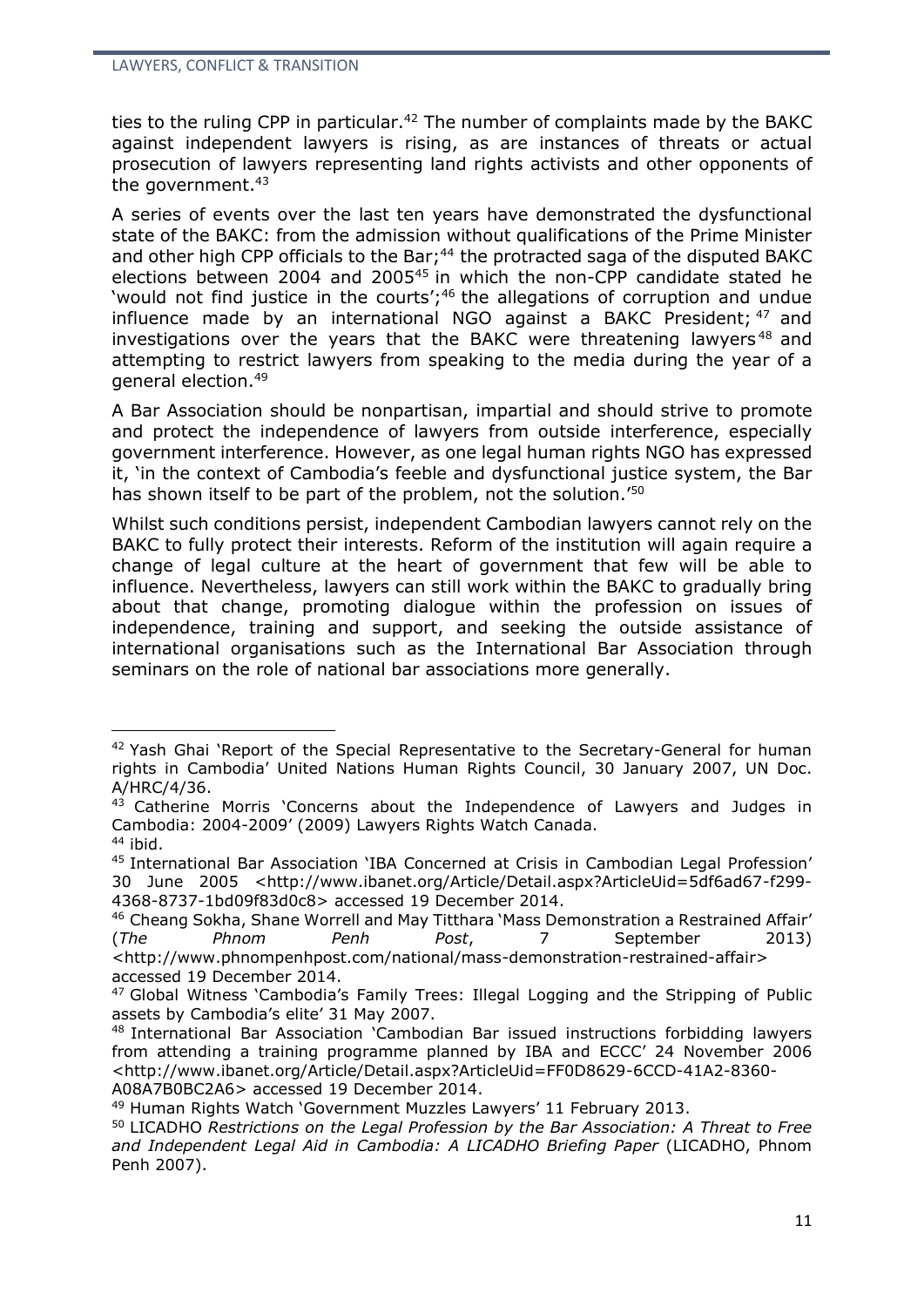#### **Challenge 6: Intimidation of Lawyers**

In 2009, UN Special Rapporteur on the independence of judges and lawyers Leandro Despouy decried the threats and intimidation lawyers were facing, remarking that recent moves against lawyers in Cambodia indicated 'a worrying new trend which could have a chilling effect on the legal profession.'<sup>51</sup> Former UN Special Representative Yash Ghai repeated these concerns in 2010.<sup>52</sup>

Lawyers representing human rights defenders and opposition leaders are vulnerable to the threat of legal charges themselves, or of being disbarred.<sup>53</sup> Most cases follow a familiar pattern. Litigant activists or government opponents engage lawyers to represent them in cases in which they allege violation of their human rights. A counter-suit and a criminal prosecution are then filed by CPP lawyers against both the activists and their lawyers for (usually) incitement to commit criminal offences and criminal defamation. Anonymous threats of violence are often issued.<sup>54</sup> The criminal charges are withdrawn after the lawyers agree to join the CPP and/or to discontinue the original litigation, with the litigants often being left without representation and/or being forced to accept a derisory financial settlement of their original claim.

The Kong Yu land grabbing case 2007 is typical: lawyers representing ethnic Jarai villagers faced threats and a complaint made to the BAKC about them by the wealthy and well-connected defendant in the case. The lawyers were later placed under investigation for incitement of the villagers they were representing to commit fraud, and were warned by the investigating judge that they would face criminal defamation charges if they spoke to the media. The majority of the lawyers eventually withdrew and the victims' case has ground to a halt.<sup>55</sup>

The work of activist lawyers or non-CPP politicians is fraught with difficulty. Other cases include those against prominent lawyer Kong Sam Onn (in July 2009),<sup>56</sup> against Choung Chou Ngy (in December 2011)<sup>57</sup> and most recently in 2014 against ten members of the Cambodian opposition Cambodian National Rescue Party (CNRP). <sup>58</sup> It is impossible to predict whether recent events challenging the government will result in meaningful change, but there are still lawyers willing to

<sup>51</sup> United Nations Office of the High Commissioner for Human Rights 'Cambodia: United Nations Expert Concerned at Restrictions on Freedom of Lawyers to Represent their Clients' 1 July 2009.

<sup>52</sup> Ghai 2010 (n 38).

<sup>53</sup> Cambodian Center for Human Rights and Article 19 *Defending the Defenders: Security for Cambodian Human Rights Defenders* (Phnom Penh and London 2013).

<sup>54</sup> LICADHO, *Attacks and Threats Against Human Rights Defenders in Cambodia 2007, A LICADHO Briefing Paper* (LICADHO, Phnom Penh 2008, 7.

<sup>55</sup> ibid, 20-22; East-West Management Institute, 'Program on Rights and Justice: Final Report' 2009.

<sup>56</sup> Meas Sokchea 'Embattled Attorney Quits SRP' (*The Phnom Penh Post*, 8 July 2009) <http://www.phnompenhpost.com/national/embattled-attorney-quits-srp> accessed 19 December 2014.

<sup>57</sup> Meas Sokchea 'Bar Targets Lawyer's Protest' (*The Phnom Penh Post*, 10 January 2012) <http://www.phnompenhpost.com/national/bar-targets-lawyer%E2%80%99s-protest> accessed 19 December 2014.

<sup>58</sup> *The Phnom Penh Post* 'Six CNRP Members in Jail' (*The Phnom Penh Post,* 17 July 2014) <http://www.phnompenhpost.com/national/six-cnrp-members-jail> accessed 19 December 2014.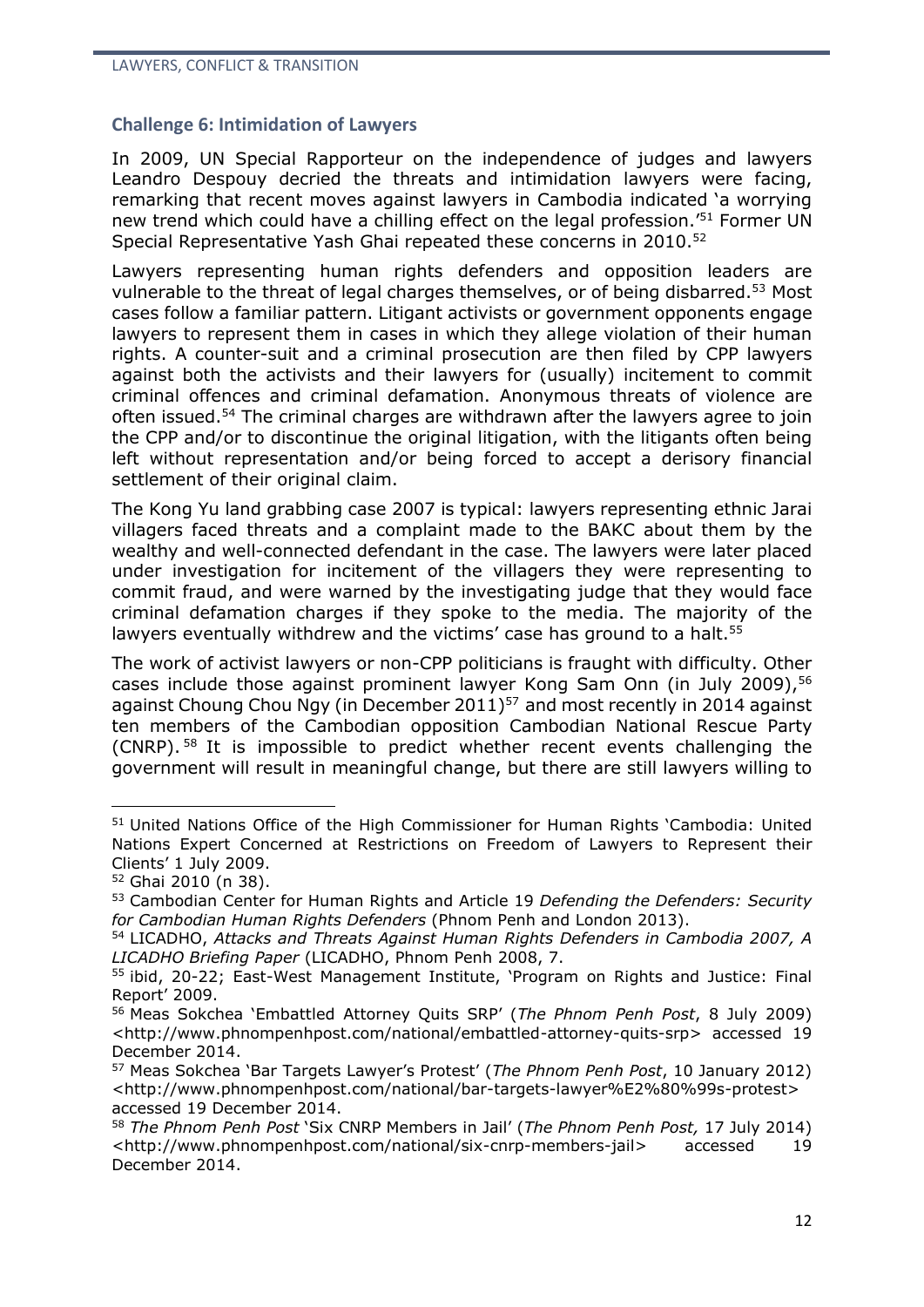<u>.</u>

take on unpopular cases, and opposition politicians willing to challenge the government.

This would suggest that the tactics of intimidation and selective use of criminal charges against supporters of the opposition has not worked. Many lawyers in Cambodia understand the vocational nature of their career and the importance of ensuring their clients have a voice in the courtroom, even if it comes at a potentially high personal cost.

The way forward for lawyers may be in the development of 'hybrid' public interest firms. These firms handle a broad range of work, from pro bono or reduced cost representation for indigent litigants or defendants in the traditional NGO fields of operation, to corporate and contract work, and even work in partnership with government ministries. The aim of these new firms is 'to bridge the gap between the NGO and private legal communities, improve relations with the Bar Association…, and undertake more effective advocacy through building connections with reform minded pockets of government.'<sup>59</sup> Lawyers would do well to consider such practice models when considering how to operate within a difficult environment.

#### **Challenge 7: Restrictions on Access to Justice and Lack of Legal Aid**

One of the biggest obstacles to access to justice in Cambodia is the lack of a proper legal aid system. As the Office of the UN High Commissioner for Human Rights has said, the legal aid situation is in critical need of improvement. <sup>60</sup> Notwithstanding the Ministry of Justice taking over responsibility for legal aid, the government's allocated legal aid budget is insufficient. There is still no permanent official legal aid infrastructure, despite the recommendations of several major international studies.<sup>61</sup>

In 2011, the Danish Agency for International Development (DANIDA) made various recommendations in a report prepared for the Council for Legal and Judicial Reform. The DANIDA report recognised that it was unlikely that the legal aid budget would be increased for the foreseeable future, and instead proposed that the government should increase the rate of lawyer intake, formalise the role of legal assistants and paralegals to assist, encourage university legal clinics to provide legal aid services and set up a legal aid hotline.<sup>62</sup>

<sup>59</sup> East-West Management Institute 'Cambodia's First Public Interest Law Firm Launches Operations' (East-West Management Institute 2009) <http://www.ewmipraj.org/news.asp?nID=7> accessed 19 December 2014.

<sup>60</sup> United Nations Office of the High Commissioner for Human Rights in Cambodia public website <http://cambodia.ohchr.org/EN/PagesFiles/legal\_aid.htm> accessed 14 February 2015.

<sup>61</sup> East-West Management Institute 'Legal Aid in Cambodia: Practices, Perceptions and Needs: A study based on a National Survey' East-West Management Institute, Program on Rights and Justice 2006.

<sup>62</sup> Danish Agency for International Development (DANIDA) 'Options For Approaches to Legal Aid Services Delivery in Cambodia' 12 September 2011.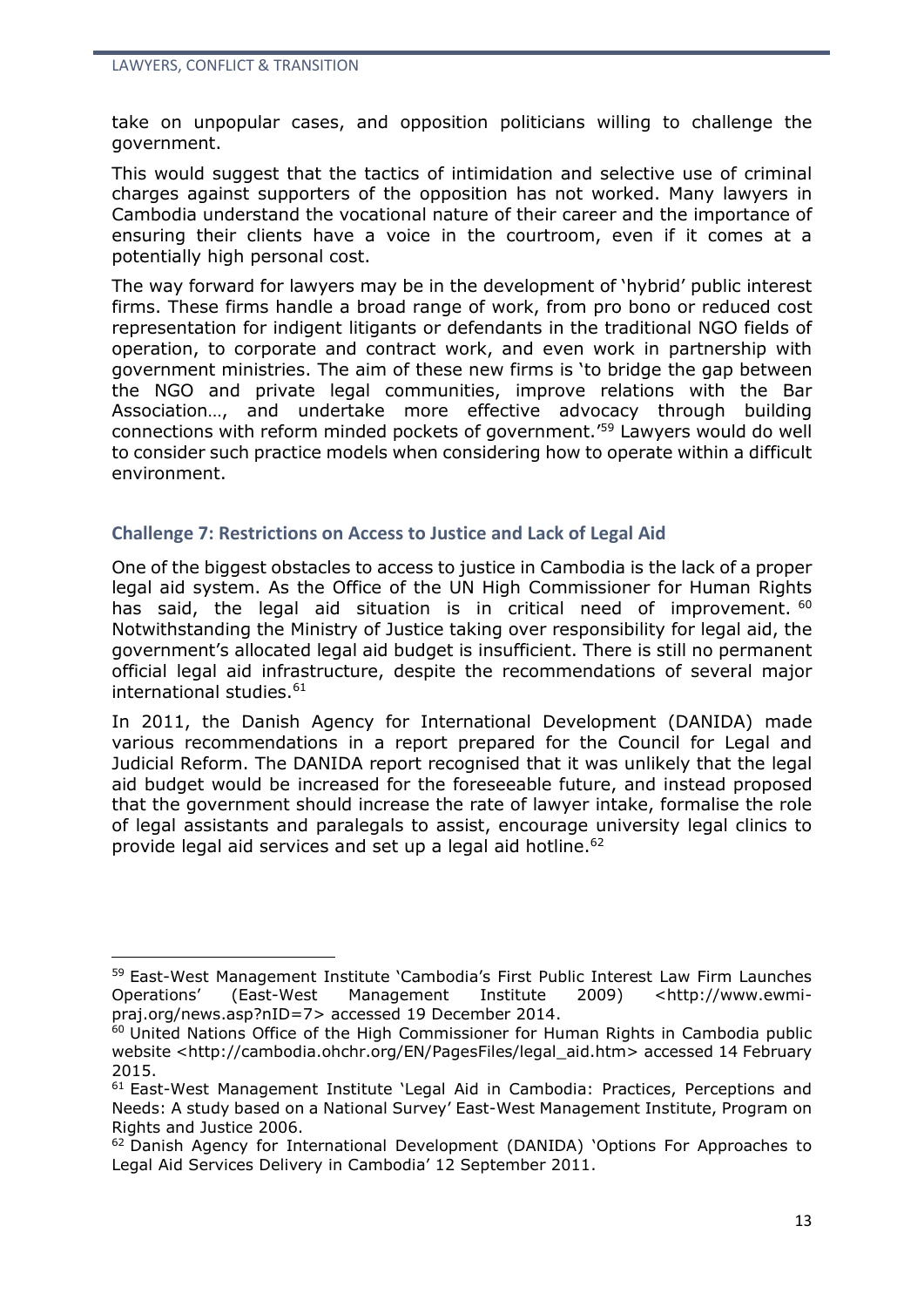Nearly four years later, the majority of legal aid continues to be provided by Cambodian NGOs whose in-house lawyers are funded by international donors,  $63$ and the number of legal aid lawyers fell from 119 in 2010 to 78 in 2013.<sup>64</sup> Many believe this to be a direct result of proposed restrictions by the BAKC on lawyers working for NGOs (later withdrawn)<sup>65</sup> or threats to lawyers participating in  $intermships$  with international human rights organisations.<sup>66</sup> The government's new regulations have not helped matters – international NGOs are now required to enter into a Memorandum of Understanding (MOU) with the Ministry of Foreign Affairs and national NGOs an MOU with the Ministry of the Interior.<sup>67</sup>

Indigenous ethnic communities face even greater problems in accessing justice. Often unfamiliar with both the written and spoken Khmer language and with Khmer legal systems and terminology, their marginalisation is compounded by the fact that there are few trained indigenous lawyers.<sup>68</sup> Cases of 'land grabbing' are all too common, where wealthy and well-connected businessmen and women take advantage of indigenous peoples' unfamiliarity with the justice system and lack of representation when the dispute reaches the court system, as will be discussed in the next section.

There are several organisations within Cambodia that are committed to improving access to justice and reforming legal aid. The East-West Management Institute (EWMI), sponsored by USAID, has been working on its Program on Rights and Justice since 2008. EWMI provides assistance to the Cambodian government to implement the legal aid strategy of their Legal and Judicial Reform Action Plan, and supports four local NGOs providing legal aid to indigent clients.<sup>69</sup> EWMI also regularly invites Cambodian legal aid lawyers to Legal Aid Lawyer Working Groups in Phnom Penh, Battambang and Siem Reap for practitioners to discuss common problems, share information, and receive continuing legal education and refresher skills training. At a higher level, EWMI holds a Legal Aid Leadership Forum, an event 'designed to provide a venue for the leaders of legal aid service providers to discuss common issues and problems.'<sup>70</sup>

<sup>63</sup> See International Bridges to Justice and their legal aid work: [<http://internationalbridgestojustice.org/Cambodia.html>](http://internationalbridgestojustice.org/Cambodia.html) accessed on 19 December 2014.

<sup>64</sup> Speech of Ms Wan-Hea Lee, OHCHR Country Director, National Conference on Legal Aid in Phnom Penh, 29 November 2013, citing a 2013 BAKC report, <http://cambodia.ohchr.org/EN/PagesFiles/NewsIndex/NewsArchives2013.htm> accessed on 19 December.

<sup>65</sup> Erika Kinetz & Prak Chan Thul 'Bar Association tells NGO not to Employ Lawyers on Staff' *The Cambodia Daily*, 27 July 2007; Erika Kinetz and Yun Samean 'Bar Questions Aid Lawyers' Standing' *The Cambodia Daily*, 25 June 2007.

<sup>66</sup> East-West Management Institute (n 59), 26.

<sup>&</sup>lt;sup>67</sup> Additionally, a new Anti-Corruption Law that will provide that directors of NGOs fall within the legal definition of 'public servants' - FIDH (International Federation For Human Rights) 'Cambodia - Freedoms of Expression, Association and Assembly: A Shrinking Space' 2010 FIDH, Paris..

<sup>&</sup>lt;sup>68</sup> United Nations Development Project 'A Case Study of Indigenous Traditional Legal Systems and Conflict Resolution in Rattanakiri and Mondulkiri Provinces, Cambodia (UNDP Cambodia, Ministry of Justice, Ministry of Interior 2007).

<sup>&</sup>lt;sup>69</sup> East-West Management Institute (n 55).

<sup>70</sup> East West Management Institute, 'Legal Reform: Program on Rights and Justice in Cambodia II (2008-2013)' (n d)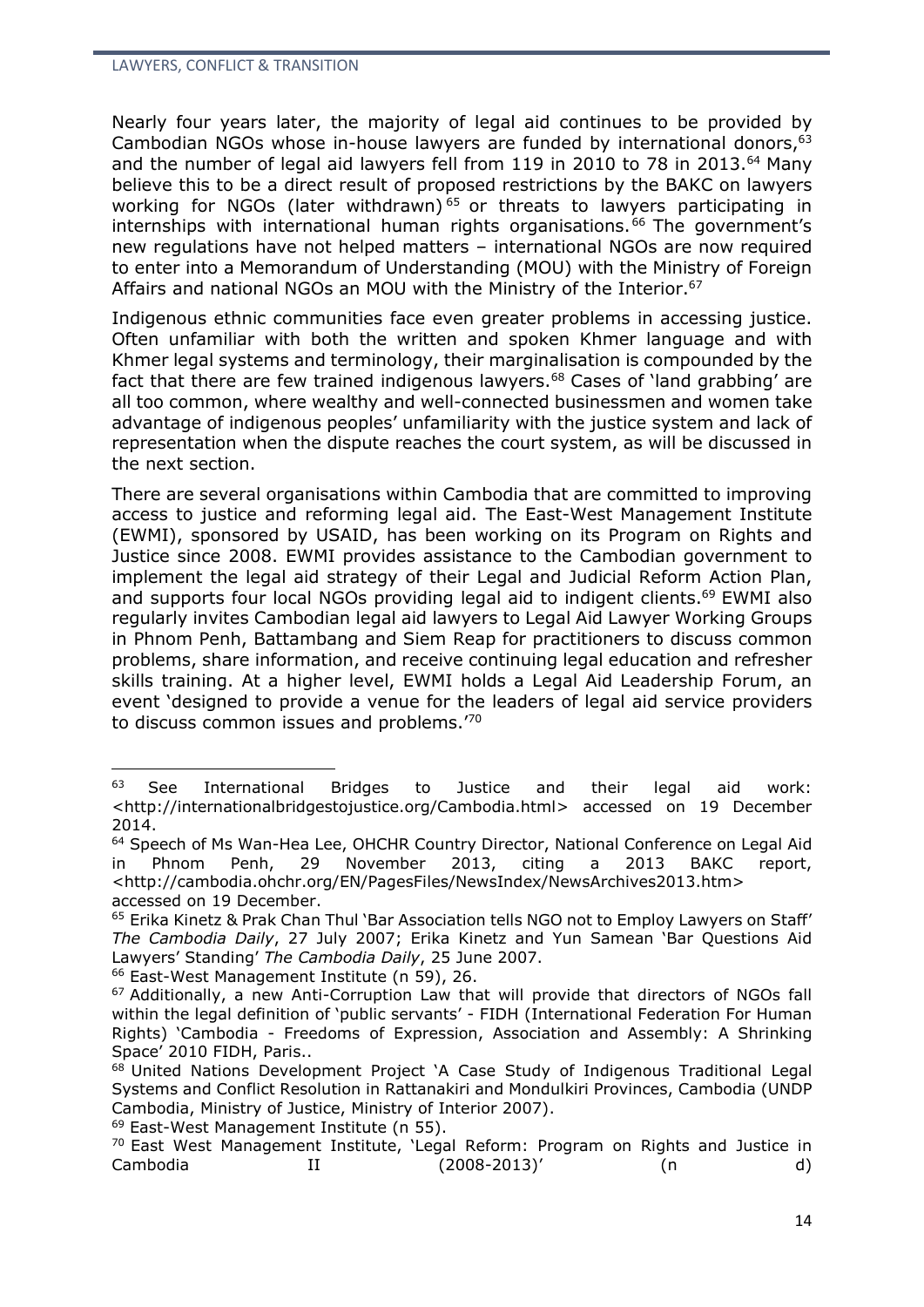Cambodian lawyers can take encouragement from these and similar initiatives aimed at educating the legal community and the population at large about the fair trial rights to representation and equality of arms.

### **Challenge 8: Land Grabbing and Threats to Land Rights Activists**

Cambodia is a country rich in natural resources. There is much money to be made in timber, mining, gems and rubber. Soaring land prices – particularly in Phnom Penh – and a boom in the economy, should be good news for the prosperity of all Cambodians, but the reality is somewhat different.<sup>71</sup> Not only do the poor majority of ordinary Cambodians see nothing of the money from the country's economic boom – there is no proper taxation system – but the resulting inequalities in society are widening and creating tensions that the political system is doing its best to silence and repress. Forced evictions are on the rise in rural and urban Cambodia, and the authorities are increasingly heavy-handed in their crackdowns on activists' protests.

The law governing land rights and ownership, and the way in which it is implemented, continues to be abused in Cambodia. Collusion between corrupt officials and rich and/or powerful individuals has led to the issuing of dubious land titles and eviction orders. The court system has been misused to prevent invariably poor victims from acting to defend their rights.<sup>72</sup> Land rights activists and their lawyers have been subjected to threats, intimidation and criminal prosecution. Wealthy and powerful parties to land disputes are increasingly using the courts to criminalise their opponents, changing the character of these disputes from civil cases against the wealthy into criminal cases against the poor.<sup>73</sup>

UN Special Rapporteur Surya Subedi has called for the government to re-examine how it handles land disputes. Concerned by the reports of violent evictions and destruction of homes, Professor Subedi has urged the government to develop a national resettlement policy to regulate the process. If not, he fears that the population's deep frustration at the lack of progress on land issues will erupt into violence.<sup>74</sup>

International donors continue to provide financial assistance to enable Cambodian legal NGOs to fund lawyers for those defending their land rights. However, without the political will to improve the system of land title, and to tackle the problems of corruption and lack of independence in the judiciary, lawyers will continue to find it difficult to represent those who oppose the wealthy or powerful. With the increased focus on land issues in the media, and the way in which the Cambodian government responds to protesters' legitimate demands for justice, lawyers should ensure their arguments are consistently grounded in human rights

[<sup>&</sup>lt;http://ewmi.org/sites/ewmi.org/files/files/programpdfs/EWMICambodiaPRAJII2009.pdf](http://ewmi.org/sites/ewmi.org/files/files/programpdfs/EWMICambodiaPRAJII2009.pdf) > accessed on 19 December 2014.

<sup>71</sup> Global Witness (n 47).

 $72$  Siena Anstis 'Access to Justice in Cambodia: The Experience of Grassroots Networks' in *Land Rights Issues, Centre for International Sustainable Development Law*, 2012, 8.

<sup>73</sup> FIDH (n 67), 19; Ghai 2010 (n 38); Suzanne Chinnery 'Access to Justice? Forced Evictions in Cambodia' (2009) 11(2) Australian Journal of Asian Law, 167.

<sup>74</sup> Tom Maddocks 'UN rights envoy Surya Subedi concerned by barricading of Cambodia's Freedom Park' *ABC News* (Sydney, 25 June 2014) <http://www.abc.net.au/news/2014- 06-25/un-rights-envoy-concerned-by-closure-of-cambodia27s-freedom/5547916> accessed 14 February 2015.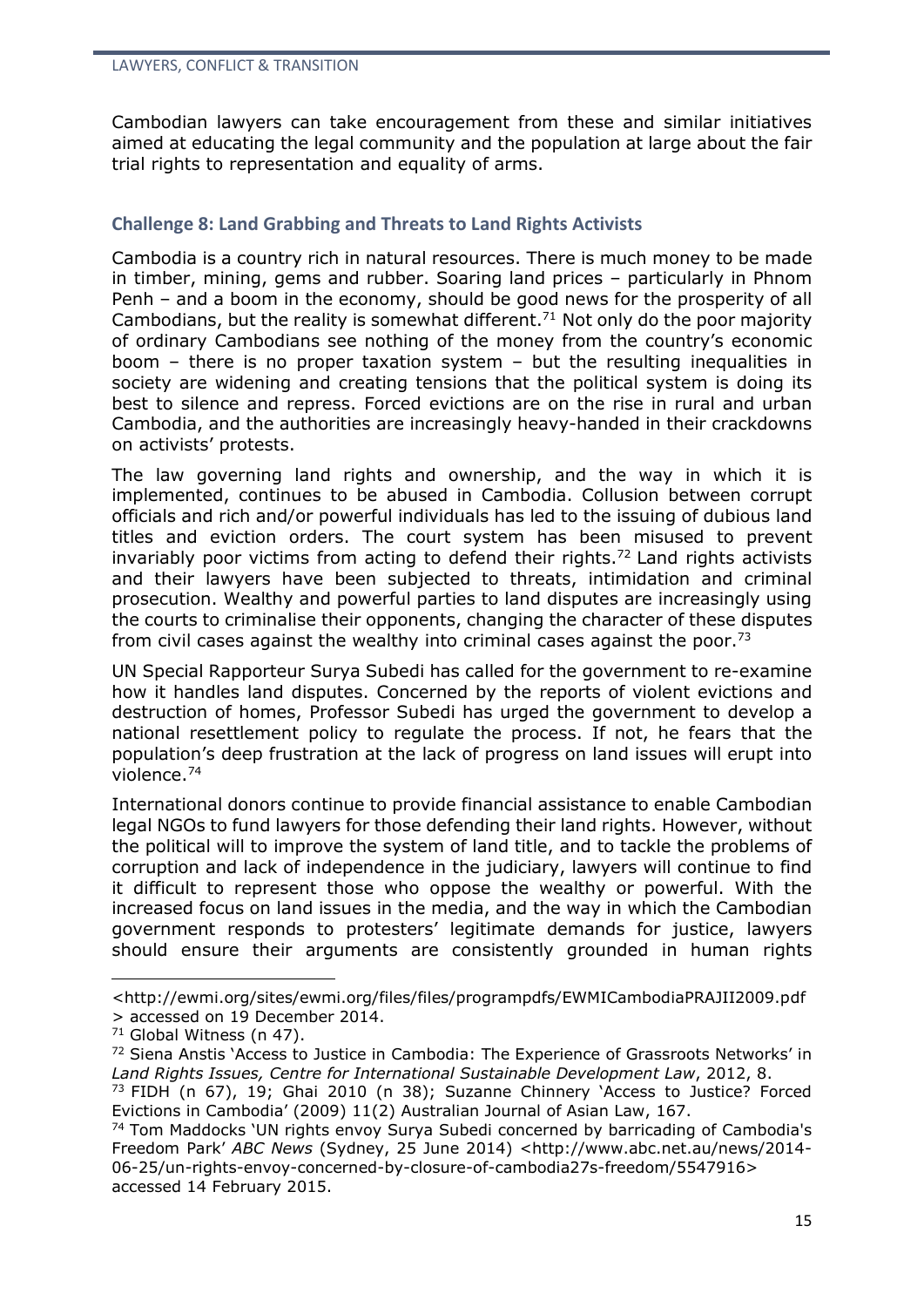principles as enshrined by the Cambodian constitution – and that these arguments are accurately reported.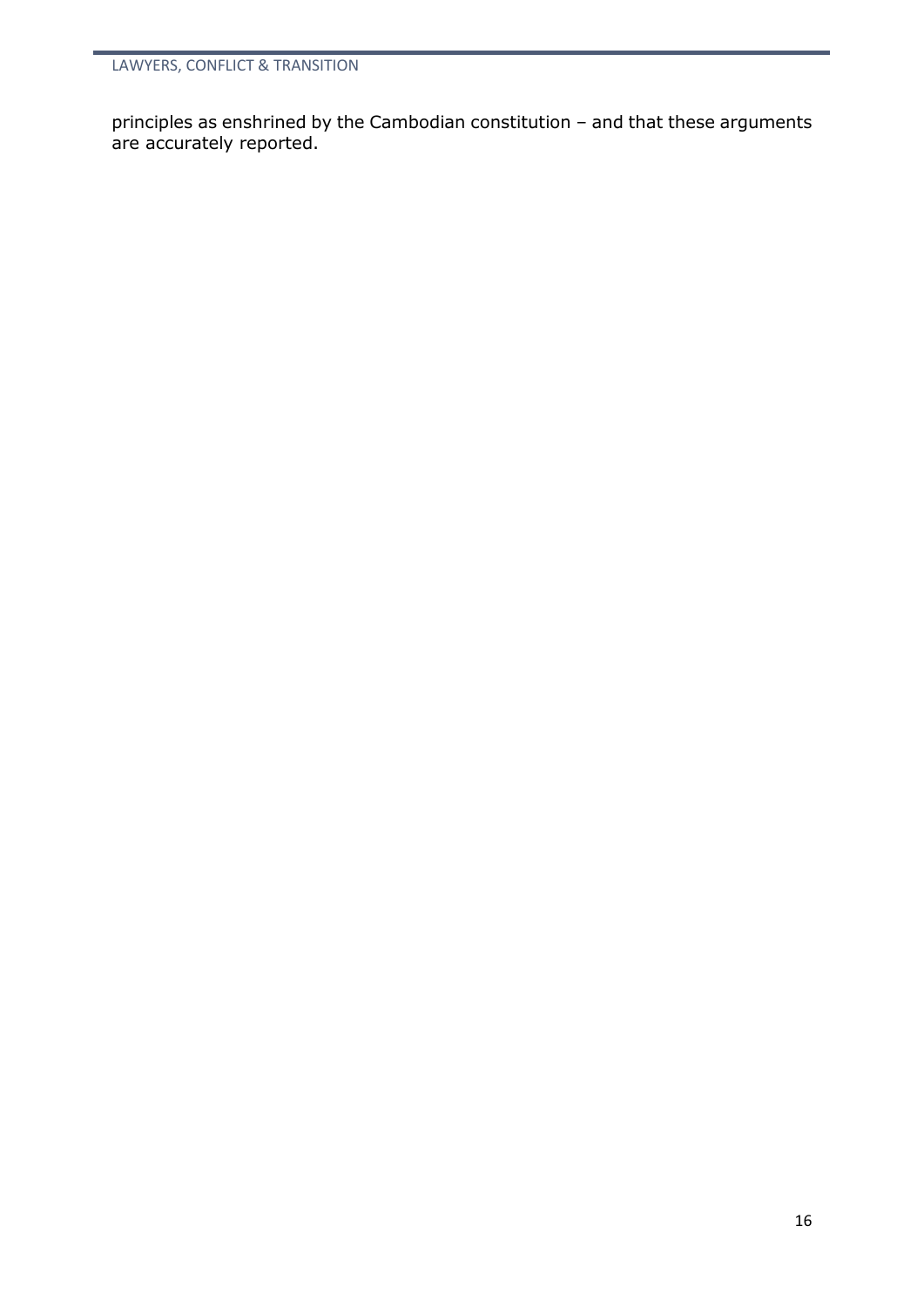## **Postscript: A New Phase in the Transition?**

Since mid-2013, Hun Sen's government has faced serious challenges to its authority and legitimacy, both from inside and outside the country, ushering in a new phase to the transitional environment in Cambodia.

The general election of July 2013 saw Hun Sen's CPP lose 22 seats to the newly formed opposition, the CNRP. The official result gave 68 parliamentary seats to the CPP as against 55 to the CNRP, but the count was strongly disputed by a rejuvenated political opposition, with the CNRP alleging fraud, mobilising mass public rallies and calling for the resignation of Hun Sen.

Political protests have proceeded in parallel with the grievances of garment workers, angry at low wages and poor conditions despite record exports and huge profits for the factory owners. There has been a dramatic rise in the number of garment factory strikes over recent years; even so, the demonstrations that took place in September, October and December 2013 were the largest in twenty years, with some estimating that crowds of 100,000 protesters had taken to the streets.<sup>75</sup>

Initially the demonstrations were peaceful,  $76$  but live ammunition was subsequently used against protesters, some of whom were shot dead, some of whom are still missing. Large numbers of protesters were arrested, remanded in custody and tried for public order offences by courts that continue to fail to observe rights of due process.<sup>77</sup> Senior opposition CNRP politicians have also been arrested, remanded in custody and accused of incitement, $78$  and the authorities have banned public gatherings and cordoned off public spaces, squeezing further the space for legitimate protest and democratic debate.

The Cambodian government has come under intense international criticism for its response to the political protests, factory workers' demonstrations, and to other peaceful gatherings. The government has previously denounced demonstrations as the acts of terrorists and an attempted coup d'etat.<sup>79</sup> The CNRP has stated that the CPP is using violence and intimidation and misusing the court process to silence legitimate opposition. The situation remains fluid and dynamic. $80$ 

The Cambodian authorities are facing another attack on their credibility. In 2014, international lawyers from two independent organisations acting on behalf of Cambodian victims filed separate communications to the Prosecutor of the

<sup>75</sup> Daniel Pye and Meas Sokchea 'An Act of Coup d'Etat' *The Phnom Penh Post 24 December* 2013 <http://www.phnompenhpost.com/national/%E2%80%98-act-coupd%E2%80%99etat%E2%80%99> accessed 14 February 2014.

<sup>&</sup>lt;sup>76</sup> Cheang, Worrell and May (n 46).

<sup>77</sup> Daniel Quinlan and David Boyle 'Democracy Unravelling' *The Phnom Penh Post* 1 January 2014 <http://www.phnompenhpost.com/video/democracy-unraveling> accessed 14 February 2015.

<sup>78</sup> Kuch Naren and Mech Dara 'Four CNRP Leaders Arrested Over Violent Protest' *The Cambodia Daily* 16 July 2014 <https://www.cambodiadaily.com/archives/police-arrestfour-cnrp-leaders-over-violent-protest-64148/> accessed 14 February 2015.  $79$  Pye and Meas (n 75)

<sup>80</sup> Kevin Doyle 'Challenging Cambodia's Strongman Hun Sen' Al Jazeera 1 January 2014 [<http://www.aljazeera.com/indepth/features/2014/01/challenging-cambodia-](http://www.aljazeera.com/indepth/features/2014/01/challenging-cambodia-strongman-hun-sen-20141184836510703.html)

[strongman-hun-sen-20141184836510703.html>](http://www.aljazeera.com/indepth/features/2014/01/challenging-cambodia-strongman-hun-sen-20141184836510703.html) accessed on 19 December 2014.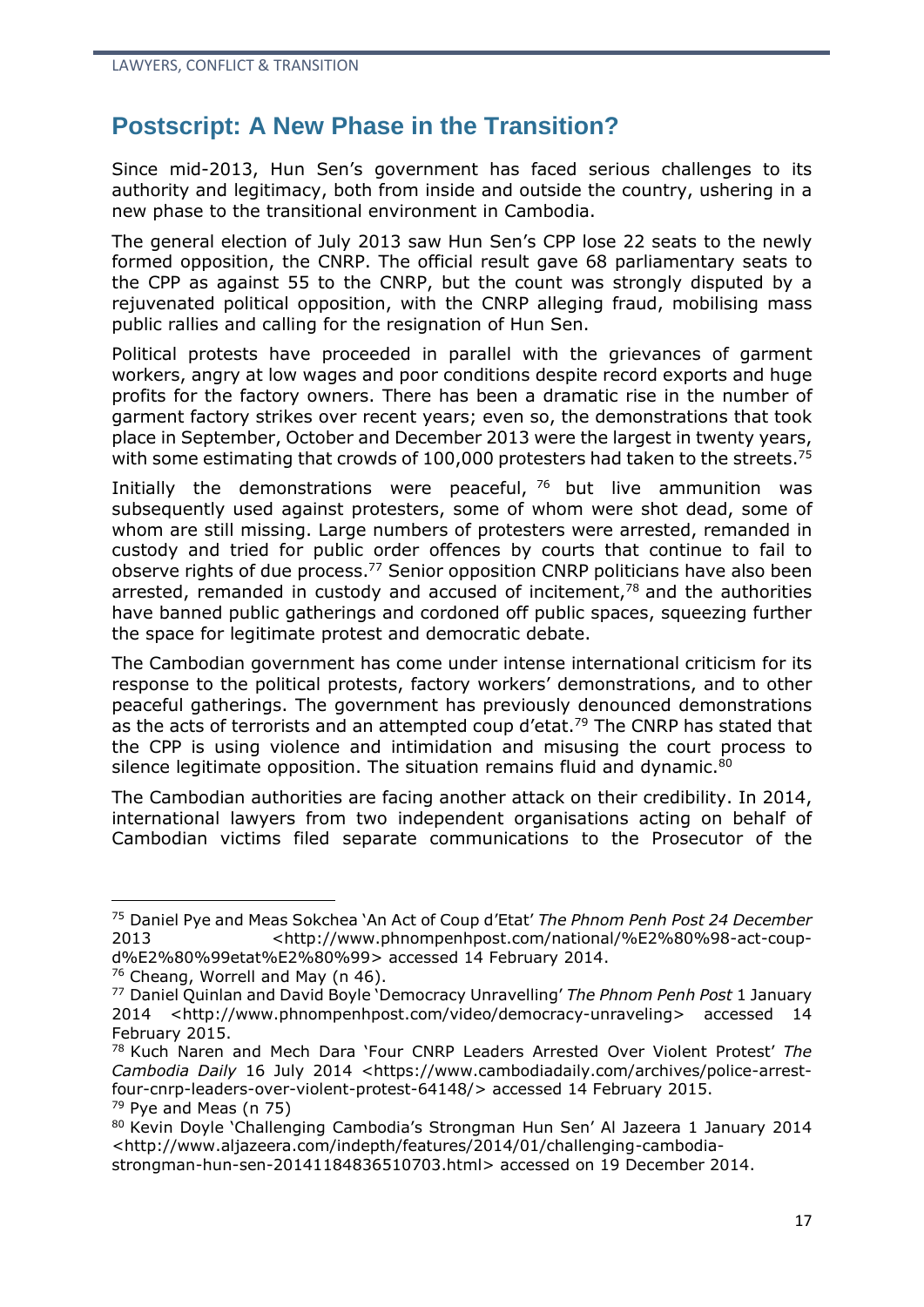International Criminal Court, 81 requesting her to open official investigations against the current regime. The communications allege that the Cambodian government has committed international crimes against hundreds of thousands of its own citizens since 2002.  $82$  The allegations include murder, sexual abuse, violence, harassment, illegal imprisonment, persecution, unlawful eviction and forcible transfer. One of the communications also alleges that the Cambodian government should be investigated for genocide for allegedly obstructing the ECCC's own investigations into the crimes of the Democratic Kampuchea regime.<sup>83</sup>

Although the Prosecutor of the International Criminal Court is not obliged to accede to the requests, and a trial before judges in The Hague is a remote prospect, the communications have received global attention, as well as support from several prominent international NGOs. The Cambodian government's public response so far has been dismissive, but the carefully drafted allegations and detailed supporting materials provided in the communications have provided fresh impetus and a focal point for Hun Sen's opponents to argue for real political change.

Do the ICC communications, public protests and opposition demonstrations make reform more or less likely in Cambodia? What will be the government's long-term strategy towards debate and dissent? Is it likely that Cambodia's legal system and its lawyers will come under even greater scrutiny – and possibly greater pressure – as the situation develops?

2015 will be a pivotal year for Cambodia as it remains in the international spotlight. Despite the challenges outlined in this paper, lawyers can play a central role in the transition process by continuing to courageously represent their clients, armed with arguments based on fundamental universal principles as enshrined in the Cambodian constitution.

<sup>81</sup> Michael Peel 'Cambodians Claim Land Grabs are Crime against Humanity' *The Financial Times* 6 October 2014 <http://www.ft.com/cms/s/0/d88613bc-4d66-11e4-bf60- 00144feab7de.html#axzz3RlJUtEHq> accessed 12 February 2015; Amy Mathieu 'Human Rights Lawyer urges ICC to Investigate Cambodia Officials' *Jurist*, 20 March 2014 <http://jurist.org/paperchase/2014/03/human-rights-lawyer-accuses-cambodia-officialsof-intervening-in-khmer-rouge-tribunal.php> accessed 12 February 2015.

<sup>82</sup> The ICC was established on 1 July 2002. Cambodia ratified the Rome Statute of the ICC in April 2002, and as a result, the Court can exercise jurisdiction over crimes committed in Cambodia since its establishment.

<sup>83</sup> Yun Samean 'Cambodian PM Hun Sen Faces ICC Complaint Over Human Rights Abuses' *Radio Free Asia*, 20 March 2014 <http://www.rfa.org/english/news/cambodia/icc-03202014213755.html> 14 February 2015.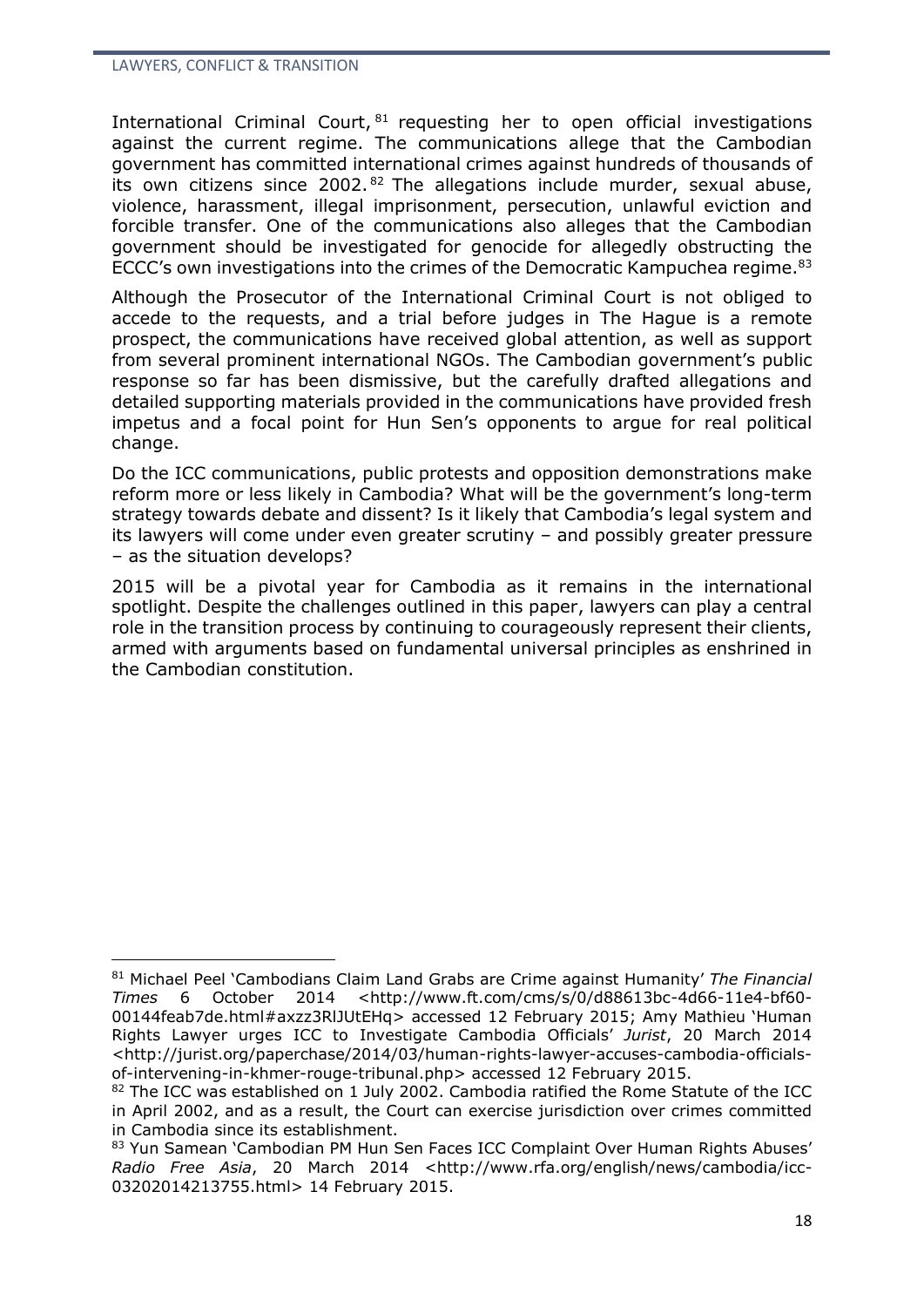## **References**

- Abbott, K. 'Scenes from a Kangaroo Court' *The Phnom Penh Post*, 11 September 2014
- Anstis, S. 'Access to Justice in Cambodia: The Experience of Grassroots Networks' in *Land Rights Issues, Centre for International Sustainable Development Law*, 2012
- Bates, A. 'Transitional Justice in Cambodia: Analytical Report' (2010) The ATLAS Project, Université Paris 1 < [http://projetatlas.univ](http://projetatlas.univ-paris1.fr/IMG/pdf/ATLAS_Cambodia_Report_FINAL_EDITS_Feb2011.pdf)[paris1.fr/IMG/pdf/ATLAS\\_Cambodia\\_Report\\_FINAL\\_EDITS\\_Feb2011.pdf>](http://projetatlas.univ-paris1.fr/IMG/pdf/ATLAS_Cambodia_Report_FINAL_EDITS_Feb2011.pdf) para 55 n 84 accessed 12 February 2015
- Bockers, E., Stemmel, N., Knaevelsrud, C. 'Reconciliation in Cambodia: Thirty Years After the Terror of the Khmer Rouge Regime' (2011) 21(2) Torture 71.
- Bottigliero, I. 'International Criminal Adjudication Bodies : to what Extent can they promote Human Rights effectively in Post-conflict Situations?' in Gudmundur Alfredsson and others, *International Human Rights Monitoring Mechanisms: Essays in Honour of Jakob Th. Moller* 263 (Martinus Nijhoff Publishers / Brill Academic; 2nd Revised edition 31 August 2009)
- Cambodian Center for Human Rights and Article 19 *Defending the Defenders: Security for Cambodian Human Rights Defenders* (Phnom Penh and London 2013)
- ---- *Trial Monitoring Database* <http://tmp.sithi.org/data/advanced\_search/search.php?l=en#go> accessed 19 December 2014.
- Cambodian Human Rights Action Committee Legal Aid Services in Cambodia: Report of a Survey among Legal Aid Providers, November 2010
- Cambodian Human Rights Action Committee and REDRESS 'Considering Reparations for Victims of the Khmer Rouge Regime: A Discussion Paper' (REDRESS, November 2009)

<http://www.redress.org/downloads/publications/CHRAC%20REDRESS%20Ca mbodia%20Reparations%20final%2018%20Nov%2009.pdf> accessed 14 February 2015.

Campbell, C. 'Cambodia's Khmer Rouge Trials are a Shocking Failure' Time 13 February 2014

Cheang, S., Worrell, S. and May, T. 'Mass Demonstration a Restrained Affair' (*The Phnom Penh Post*, 7 September 2013) <http://www.phnompenhpost.com/national/mass-demonstration-restrainedaffair> accessed 19 December 2014

- Cheang, S. 'Bar Association Presidency Dispute Resolved At Last' *The Phnom Penh Post* 20 October 2006
- Cheung, B. and Assmann, J, *Code of Criminal Procedure of the Kingdom of Cambodia* (Khmer-English Translation. 1st edn. 2008 Cambodia: Editions Angkor)

Chinnery, S. 'Access to Justice? Forced Evictions in Cambodia' (2009) 11(2) Australian Journal of Asian Law, 167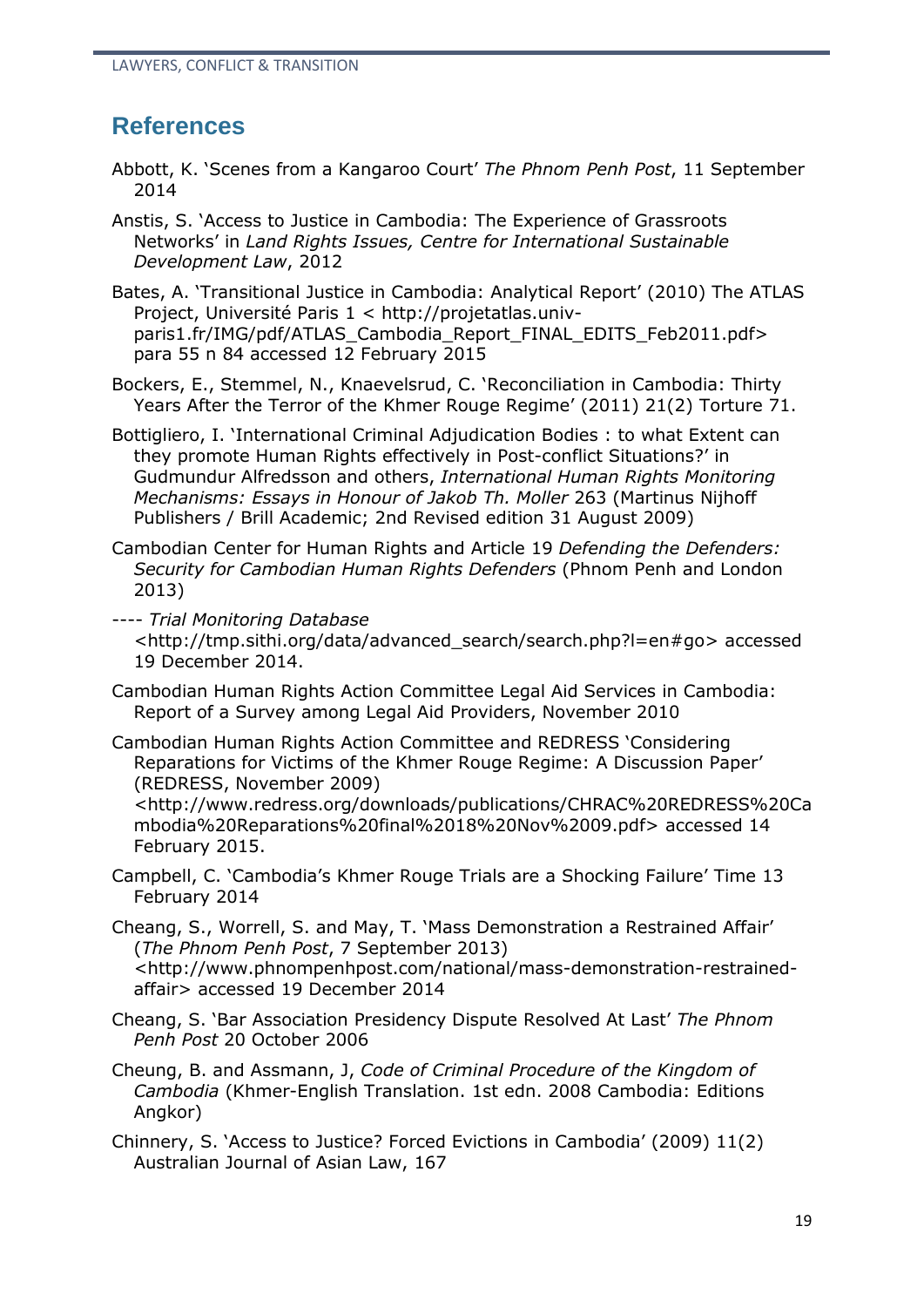- CHRAC *Losing Ground – Forced Eviction and Intimidation in Cambodia* (CHRAC, Phnom Penh 2009)
- Cruvellier, T. 'Cambodia: Reflections on the Duch Trial' (*Crimes of War* 2011) <http://www.crimesofwar.org/commentary/regions/cambodia-reflections-onthe-duch-trial/> accessed 14 February 2015
- Danish Agency for International Development (DANIDA) 'Options For Approaches to Legal Aid Services Delivery in Cambodia' 12 September 2011
- Bridget Di Certo 'KR Victims Face Rocky Road to Reparations' (2011) The Center For Justice And Accountabiilty <http://www.cia.org/downloads/kr-victims[face-rocky-road-to-reparations.pdf>](http://www.cja.org/downloads/kr-victims-face-rocky-road-to-reparations.pdf) accessed 13 February 2015.
- Donovan, D. 'Cambodia: Building a Legal System From Scratch' (1993) 27(2) The International Lawyer 445
- Doyle, K 'Challenging Cambodia's Strongman Hun Sen' Al Jazeera 1 January 2014 [<http://www.aljazeera.com/indepth/features/2014/01/challenging](http://www.aljazeera.com/indepth/features/2014/01/challenging-cambodia-strongman-hun-sen-20141184836510703.html)[cambodia-strongman-hun-sen-20141184836510703.html>](http://www.aljazeera.com/indepth/features/2014/01/challenging-cambodia-strongman-hun-sen-20141184836510703.html) accessed on 19 December 2014
- Dy, K. 'Challenges of Teaching Genocide in Cambodian Schools' *Policy and Practice: Pedagogy about the Holocaust and Genocide Papers* Paper 4 (Clark University, Clark Digital Commons 2013)
- East-West Management Institute 'Program on Rights and Justice: Final Report' 2009
- ---- 'Cambodia's First Public Interest Law Firm Launches Operations' (East-West Management Institute 2009) <http://www.ewmi-praj.org/news.asp?nID=7> accessed 19 December 2014
- *-----* 'Legal Aid in Cambodia: Practices, Perceptions and Needs: A study based on a National Survey' East-West Management Institute, Program on Rights and Justice 2006
- Etcheson, C. *After the Killing Fields: Lessons from the Cambodian Genocide* (Praeger 2005)
- Extraordinary Chambers in the Courts of Cambodia, Internal Rules (Rev. 8) 3 August 2011
- ---- Practice Direction ECCC/03/2007/Rev.1
- ---- 'Report Training Workshop on Gender Sensitivity and Transitional Justice for ECCC Officials 22 June 2012' (2012) [<http://gbvkr.org/wp](http://gbvkr.org/wp-content/uploads/2013/01/Report-on-the-ECCC-Gender-Sensitivity-Training-Workshop-22_June_-2012.pdf)[content/uploads/2013/01/Report-on-the-ECCC-Gender-Sensitivity-Training-](http://gbvkr.org/wp-content/uploads/2013/01/Report-on-the-ECCC-Gender-Sensitivity-Training-Workshop-22_June_-2012.pdf)[Workshop-22\\_June\\_-2012.pdf>](http://gbvkr.org/wp-content/uploads/2013/01/Report-on-the-ECCC-Gender-Sensitivity-Training-Workshop-22_June_-2012.pdf) accessed on 19 December 2014
- FIDH (International Federation For Human Rights) 'Cambodia Freedoms of Expression, Association and Assembly: A Shrinking Space' 2010 FIDH, Paris
- Ghai, Y. 'Access to land and justice: Anatomy of a State Without the Rule of Law" in Yash Ghai and Jill Cottrell, eds, *Marginalized Communities and Access To Justice* 20 (New York: Routledge 2010)
- Ghai, Y. (2007) Report of the Special Representative to the Secretary-General for human rights in Cambodia, United Nations Human Rights Council, 30 January 2007, UN Doc. A/HRC/4/36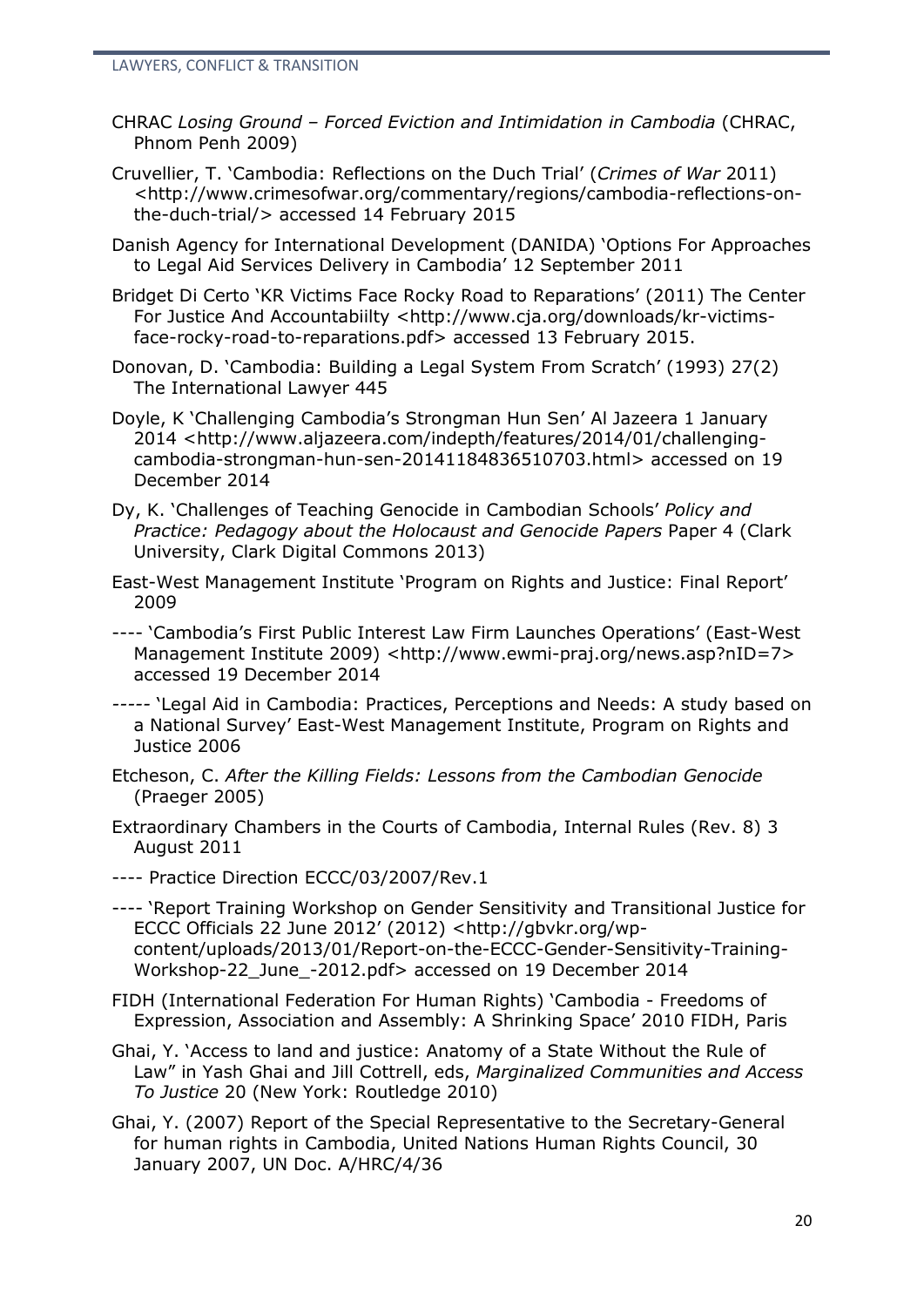- Global Witness 'Cambodia's Family Trees: Illegal Logging and the Stripping of Public assets by Cambodia's elite' 31 May 2007
- Human Rights Watch 'Cambodia: Khmer Rouge Convictions "Too Little, Too Late"' 8 August 2014

---- 'Government Muzzles Lawyers' 11 February 2013

---- 'Cambodia: Khmer Rouge Trial is Justice Delayed' 24 June 2011

International Bar Association 'IBA Concerned at Crisis in Cambodian Legal Profession' 30 June 2005

<http://www.ibanet.org/Article/Detail.aspx?ArticleUid=5df6ad67-f299-4368- 8737-1bd09f83d0c8> accessed 19 December 2014

International Bar Association 'Cambodian Bar issued instructions forbidding lawyers from attending a training programme planned by IBA and ECCC' 24 November 2006

<http://www.ibanet.org/Article/Detail.aspx?ArticleUid=FF0D8629-6CCD-41A2-8360-A08A7B0BC2A6> accessed 19 December 2014

- Karnavas, M. 'Bringing Domestic Cambodian Cases into Compliance with International Standards' (2014) 1 The Cambodia Law and Policy Review 44, 61-62
- Kiernan, B. *The Pol Pot Regime: Race, Power and Genocide in Cambodia under the Khmer Rouge, 1975-1979* (Yale University Press, 2 nd edition 2002)
- Kinetz, E. & Prak, C.T. 'Bar Association tells NGO not to Employ Lawyers on Staff' *The Cambodia Daily*, 27 July 2007
- Kinetz, E. and Yun, S. 'Bar Questions Aid Lawyers' Standing' *The Cambodia Daily*, 25 June 2007
- Kirchenbauer, N. and others 'Victims Participation before the Extraordinary Chambers in the Courts of Cambodia' (2013) Cambodian Human Rights and Development Association and Harvard Humanitarian Institute, Harvard University
- Kuch, N. and Mech, D. 'Four CNRP Leaders Arrested Over Violent Protest' *The Cambodia Daily* 16 July 2014 <https://www.cambodiadaily.com/archives/police-arrest-four-cnrp-leadersover-violent-protest-64148/> accessed 14 February 2015
- Lao, M. H. 'Institutions for the Rule of Law and Human Rights in Cambodia' (2006) Asian Legal Resource Centre [<http://www.article2.org/mainfile.php/0501/223/>](http://www.article2.org/mainfile.php/0501/223/) accessed 13 February 2015
- LICADHO, *Attacks and Threats Against Human Rights Defenders in Cambodia 2007, A LICADHO Briefing Paper* (LICADHO, Phnom Penh 2008)
- LICADHO *Restrictions on the Legal Profession by the Bar Association: A Threat to Free and Independent Legal Aid in Cambodia: A LICADHO Briefing Paper* (LICADHO, Phnom Penh 2007)
- Maddocks, T. 'UN rights envoy Surya Subedi concerned by barricading of Cambodia's Freedom Park' *ABC News* (Sydney, 25 June 2014) <http://www.abc.net.au/news/2014-06-25/un-rights-envoy-concerned-byclosure-of-cambodia27s-freedom/5547916> accessed 14 February 2015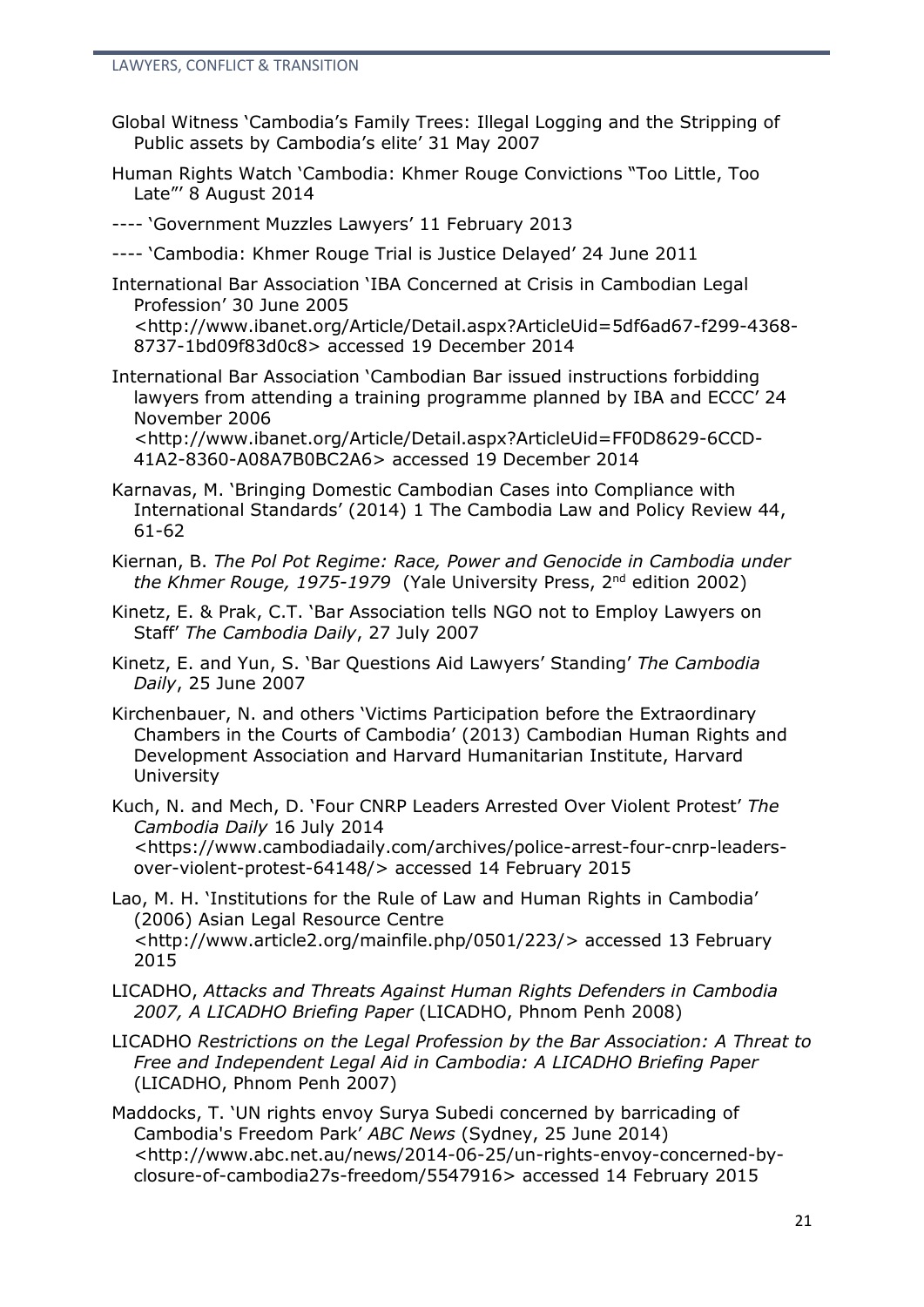- Mathieu, A. (2014) Human Rights Lawyer urges ICC to Investigate Cambodia Officials' *Jurist*, 20 March 2014 <http://jurist.org/paperchase/2014/03/human-rights-lawyer-accusescambodia-officials-of-intervening-in-khmer-rouge-tribunal.php> accessed 12 February 2015
- McCargo, D. 'Politics by Other Means? The Virtual Trials of the Khmer Rouge Tribunal' (2011) 87(3) International Affairs 613.
- Meas, S. 'Bar Targets Lawyer's Protest' (*The Phnom Penh Post*, 10 January 2012) <http://www.phnompenhpost.com/national/bar-targetslawyer%E2%80%99s-protest> accessed 19 December 2014
- Meas, S. 'Embattled Attorney Quits SRP' (*The Phnom Penh Post*, 8 July 2009) <http://www.phnompenhpost.com/national/embattled-attorney-quits-srp> accessed 19 December 2014

Morris, C. 'Concerns about the Independence of Lawyers and Judges in Cambodia: 2004-2009' (2009) Lawyers Rights Watch Canada

Overseas Justice Initiative (2010) Political Interference at the ECCC, July

- Peel, M. 'Cambodians Claim Land Grabs are Crime against Humanity' *The Financial Times* 6 October 2014 <http://www.ft.com/cms/s/0/d88613bc-4d66-11e4-bf60-00144feab7de.html#axzz3RlJUtEHq> accessed 12 February 2015
- Pham, P. and others 'Victim Participation and the Trial of Duch at the Extraordinary Chambers in the Courts of Cambodia' (2011) 3(3) Journal of Human Rights Practice 264
- Pye, D. and Meas, S. ''An Act of Coup d'Etat' *The Phnom Penh Post 24 December* 2013 <http://www.phnompenhpost.com/national/%E2%80%98-act-coupd%E2%80%99etat%E2%80%99> accessed 14 February 2014

Quinlan, D. and Boyle, D. 'Democracy Unravelling' *The Phnom Penh Post* 1 January 2014 <http://www.phnompenhpost.com/video/democracyunraveling> accessed 14 February 2015

Schrey, D. and Meisenberg, S. 'The Contribution of the Khmer Rouge Tribunal to Reconciliation, Remembrance and Memorialisation in Cambodia' (2013) 4 Konrad Adenauer Stiftung Reports 75

Stammel and others 'The Survivors' Voices: Attitudes on the ECCC, the Former Khmer Rouge and Experiences with Civil Party Participation' (2010) Berlin Centre for the Treatment of Torture Victims [http://psychologybeyondborders.org/wp](http://psychologybeyondborders.org/wp-content/uploads/2013/08/bzfo_cambodia_report_20101.pdf)[content/uploads/2013/08/bzfo\\_cambodia\\_report\\_20101.pdf](http://psychologybeyondborders.org/wp-content/uploads/2013/08/bzfo_cambodia_report_20101.pdf) accessed 12 February 2015

- Stover, E., Balthazard, M. & Koenig, A 'Confronting Duch: civil party participation in Case 001 at the Extraordinary Chambers in the Courts of Cambodia' (2011) 93(882) International Review of the Red Cross, 503
- Subedi, S. Report of the Special Rapporteur on the Situation of Human Rights in Cambodia, 16 September 2010, United Nations Human Rights Council, UN Doc A/HRC/15/46